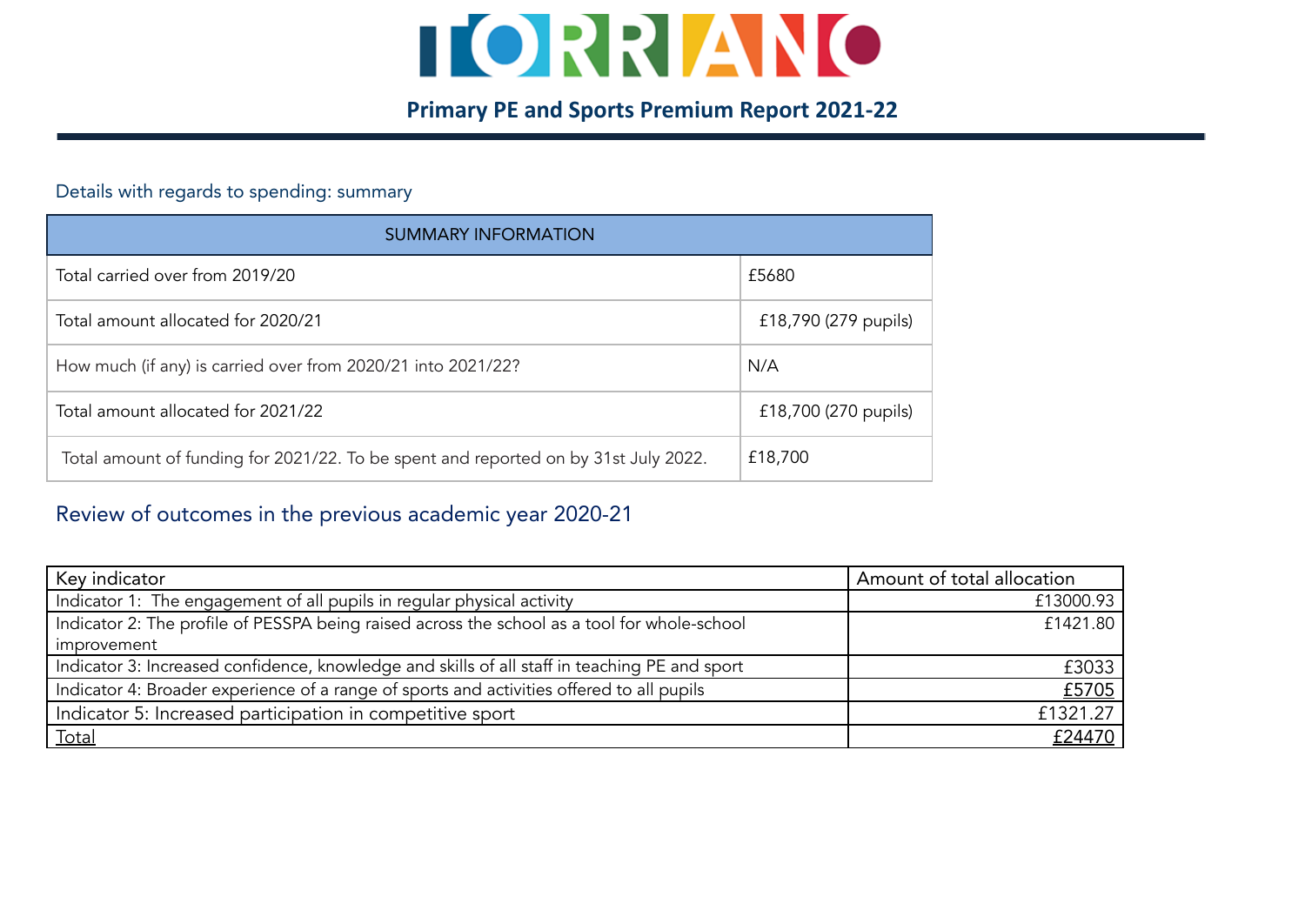| REVIEW AND IMPACT 2020-21 SPENDING - £ RECEIVED                                                                                                            |                                                                                                                                                                                                                                                                     |  |  |  |  |
|------------------------------------------------------------------------------------------------------------------------------------------------------------|---------------------------------------------------------------------------------------------------------------------------------------------------------------------------------------------------------------------------------------------------------------------|--|--|--|--|
| Key achievements to date until July 2021:                                                                                                                  | Areas for further improvement and baseline evidence of need:                                                                                                                                                                                                        |  |  |  |  |
| More children engaged in physical activity during the school day.                                                                                          | Continue to engage children in regular physical activity in order to develop a<br>healthy lifestyle and good mental wellbeing.                                                                                                                                      |  |  |  |  |
| 80% Children to took part in an afterschool club over the year                                                                                             | All children to be offered a place to take part in extracurricular sport clubs<br>over the year. 100% pupil's to take part.<br>To offer inclusive extra curricular clubs for students with SEND.                                                                    |  |  |  |  |
| Most children enjoyed taking part in PE, sport events and physical activity                                                                                | All children will enjoy taking part in PE, sport events and physical activity.<br>Curriculum to include a wide variety of inclusive sports for children to engage<br>with and opportunities for pupil's to choose how they apply their physical<br>activity skills. |  |  |  |  |
| Centralised PE resources and facilitated the use of equipment in PE lessons                                                                                | PE lead to organise PE equipment and resources in generating a system to<br>facilitate PE lessons.                                                                                                                                                                  |  |  |  |  |
| Closed the physical skill gap between pupils and offered an innovative and<br>effective physical literacy programme across EYFS and KS1.                   | Continue to offer the physical literacy programme across EYFS and KS1<br>including programmes such as balanceability.                                                                                                                                               |  |  |  |  |
| Consolidated a high-quality PE curriculum                                                                                                                  | To develop staff knowledge, skills and confidence in teaching the high<br>quality PE curriculum.                                                                                                                                                                    |  |  |  |  |
| Due to covid, children didn't have access to swimming lessons to enable<br>them to meet national curriculum requirements for swimming and water<br>safety. | To increase the number of children who will meet national curriculum<br>requirements for swimming and water safety.                                                                                                                                                 |  |  |  |  |
| Raised the PE and Sport profile within the school community.                                                                                               | To support families within the community to develop a healthy lifestyle and<br>good mental wellbeing.                                                                                                                                                               |  |  |  |  |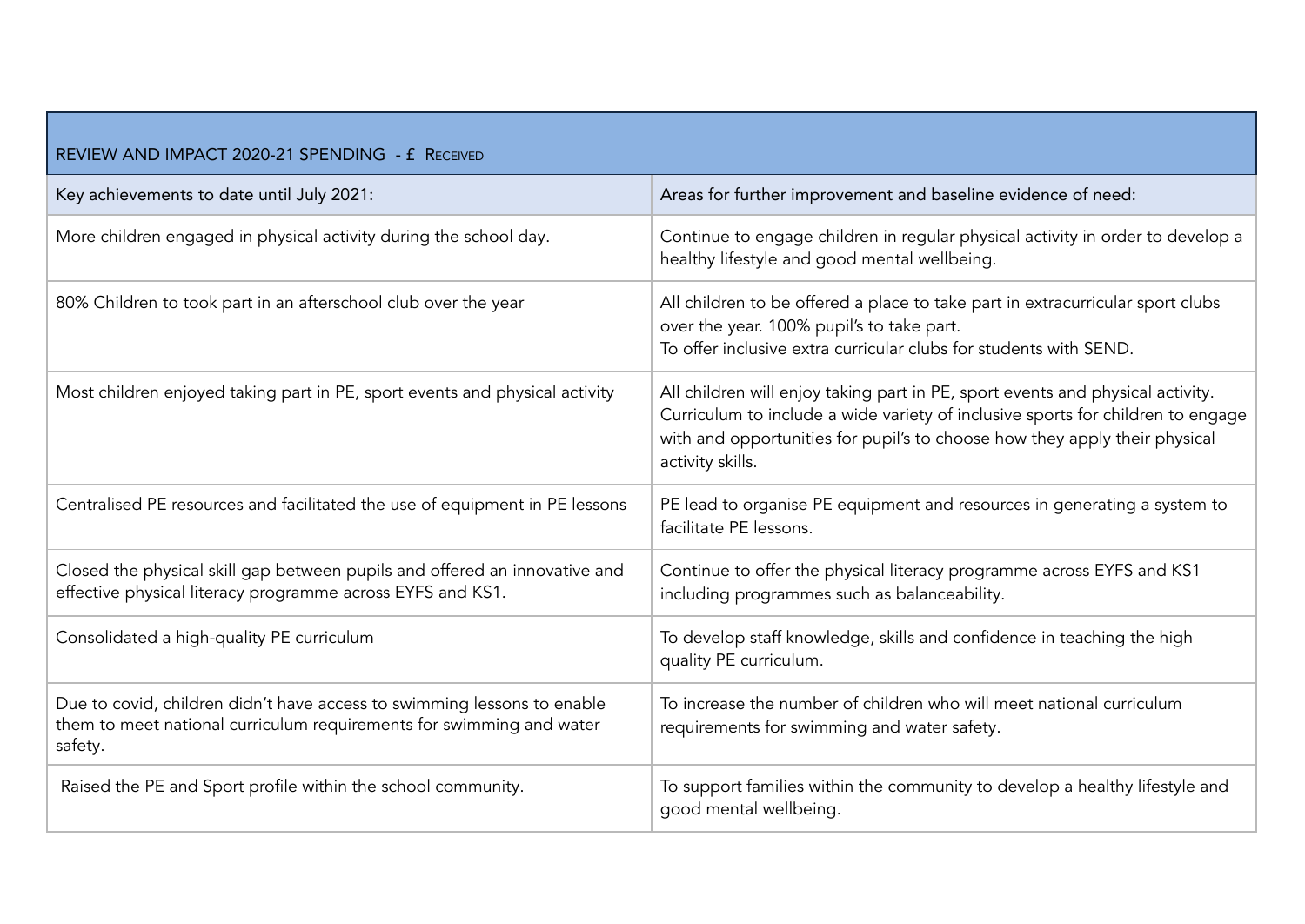| Pupils took part in virtual competitions and used more time to prepare them<br>for the CSSA sports events 90% KS2 children participate in a sports events | 100% KS2 children participate in a sports events every year.                                                                                                                                   |
|-----------------------------------------------------------------------------------------------------------------------------------------------------------|------------------------------------------------------------------------------------------------------------------------------------------------------------------------------------------------|
| Establish more sports teams such as rounders.                                                                                                             | To offer a wider range of sports teams such as hockey, tag rugby, dodgeball,<br>target games, cricket alongside the well established football, basketball,<br>benchball and rounders.          |
| Top 3 at the CSSA Sport Competition Programme. Cancelled.                                                                                                 | Top 3 at the CSSA Sport Competition Programme                                                                                                                                                  |
| Bronze School Games Award, New award was cancelled.                                                                                                       | Apply for the Gold School Games Award                                                                                                                                                          |
| Silver Healthy School Award                                                                                                                               | To achieve Gold Healthy School Award                                                                                                                                                           |
| Further community and local sport links                                                                                                                   | To further develop local sports links with Arsenal, Bloomsbury and Beyond<br>the Physical.                                                                                                     |
| Organise sports events against other schools at Torriano                                                                                                  | To organise regular competitions with Brecknock Primary and other local<br>primaries.                                                                                                          |
| Organise more Level 1 competitions: Torriano football league and Torriano<br>dodgeball tournament.                                                        | Organise more Level 1 competitions: Torriano football league, Torriano<br>dodgeball tournament, rugby and tennis.                                                                              |
| Keep raising London Youth Games competition profiles along school.                                                                                        | In PE lessons, playtimes and afterschool clubs, children provided<br>opportunities to practice and develop skills in order to successfully take part<br>in the London Youth Games competition. |
| PE and Sports achievement are celebrated in assembly every week and on<br>the school website and newsletter.                                              | To continue to celebrate sporting achievements and motivate pupils to be<br>active in weekly active assemblies.                                                                                |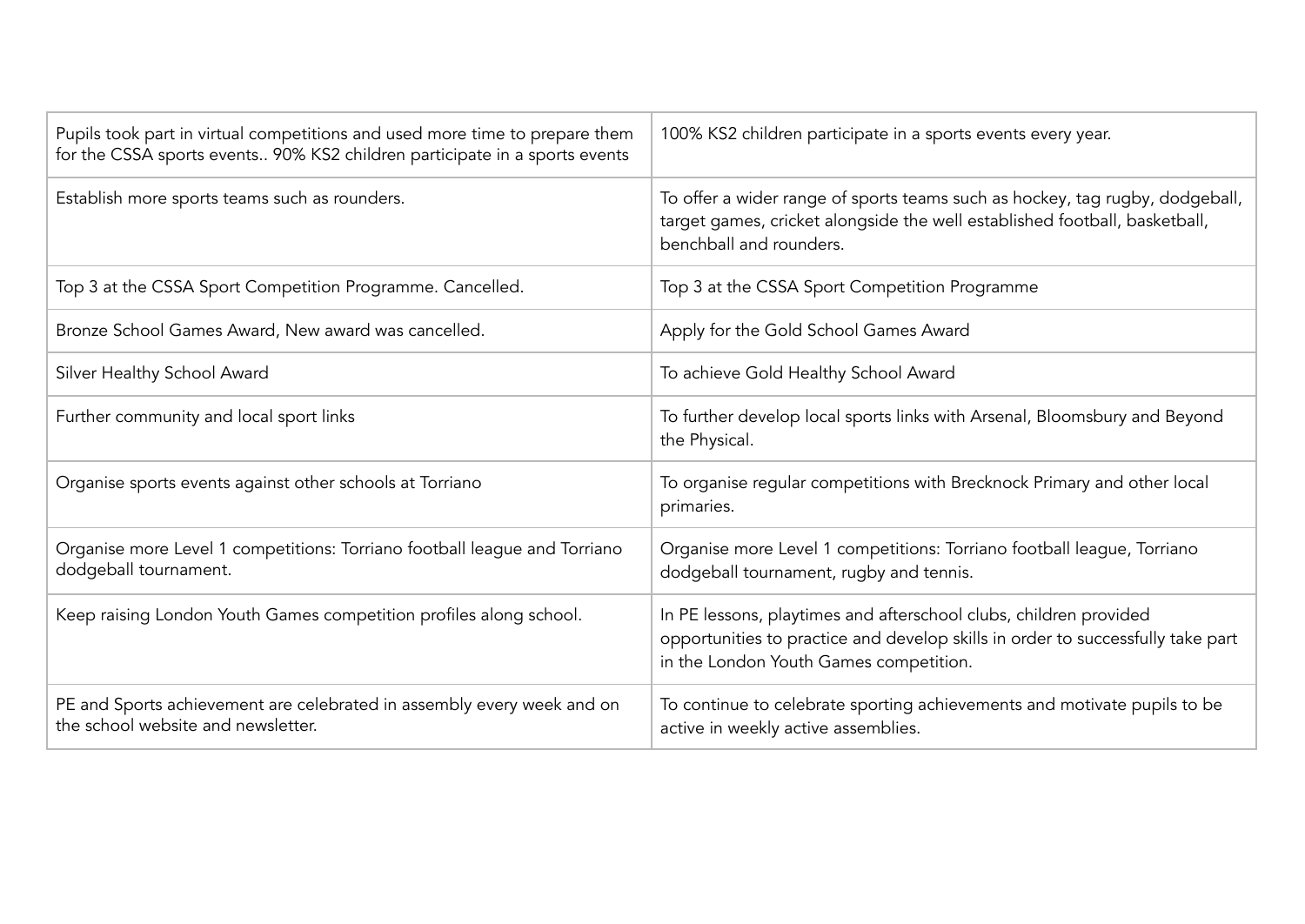| <b>Swimming Data</b>                                                                                                                                                                                                                                                                                                                                                                                                 |                             |
|----------------------------------------------------------------------------------------------------------------------------------------------------------------------------------------------------------------------------------------------------------------------------------------------------------------------------------------------------------------------------------------------------------------------|-----------------------------|
| Meeting national curriculum requirements for swimming and water safety.                                                                                                                                                                                                                                                                                                                                              |                             |
| N.B. Complete this section to your best ability. For example, you might have practised safe self-rescue techniques on dry land which<br>you can then transfer to the pool when school swimming restarts.<br>Due to exceptional circumstances priority should be given to ensuring that pupils can perform safe self-rescue even if they do not<br>fully meet the first two requirements of the NC programme of study |                             |
| What percentage of your current Year 6 cohort swim competently, confidently and proficiently over a distance of at least 25 metres?<br>N.B. Even though your pupils may swim in another year please report on their attainment on leaving primary school at the end of the<br>summer term 2020.<br>Please see note above                                                                                             | %<br><b>TBC - July 2022</b> |
| What percentage of your current Year 6 cohort use a range of strokes effectively [for example, front crawl, backstroke and<br>breaststroke]?<br>Please see note above                                                                                                                                                                                                                                                | %<br><b>TBC - July 2022</b> |
| What percentage of your current Year 6 cohort perform safe self-rescue in different water-based situations?                                                                                                                                                                                                                                                                                                          | %<br><b>TBC - July 2022</b> |
| Schools can choose to use the Primary PE and sport premium to provide additional provision for swimming but this must be for activity<br>over and above the national curriculum requirements. Have you used it in this way?                                                                                                                                                                                          | Yes / No                    |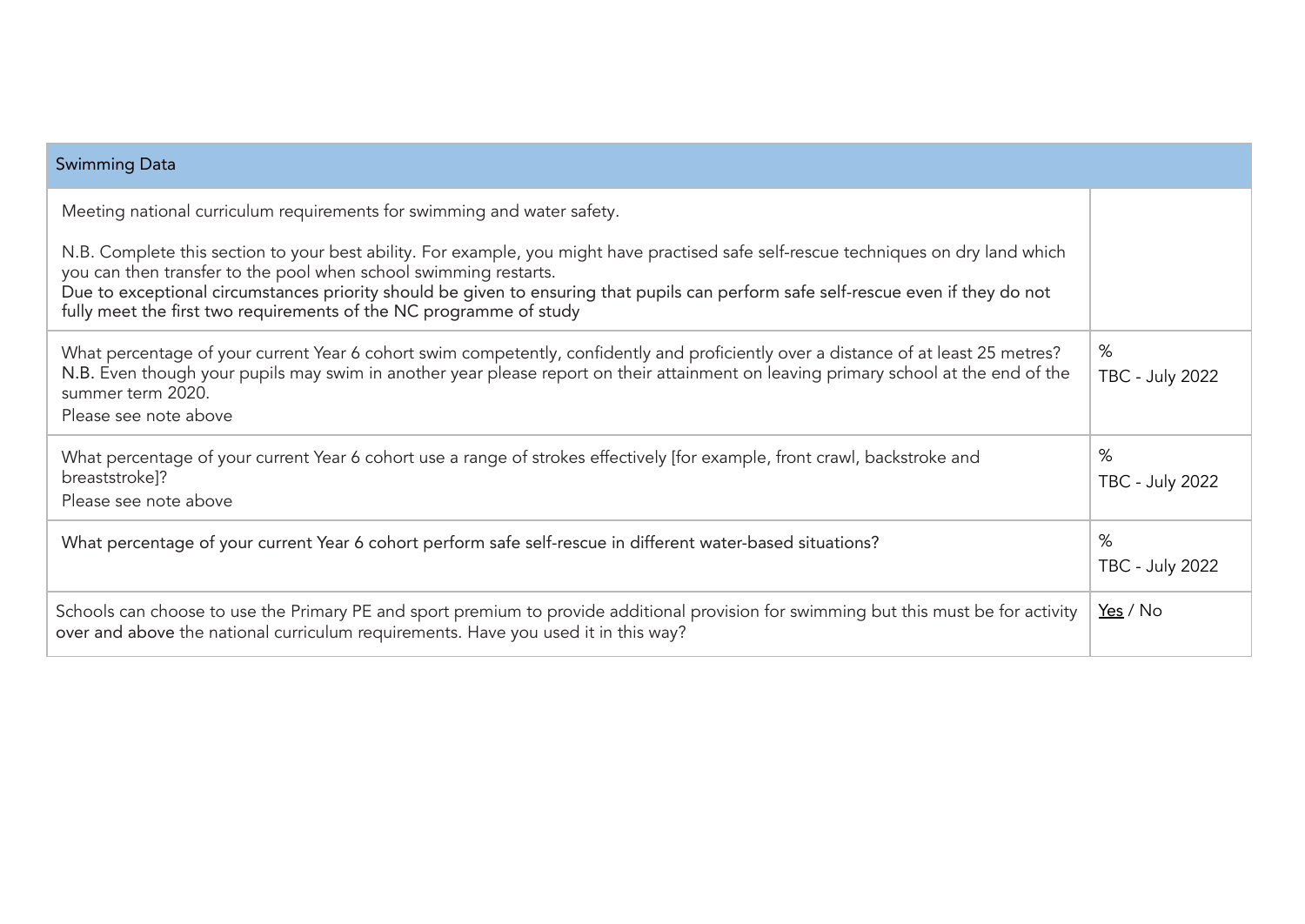## Planned expenditure for current academic year 2021-22

| Key indicator 1: The engagement of all pupils in regular physical activity - Chief Medical Officers guidelines recommend that primary school pupils<br>undertake at least 30 minutes of physical activity a day in school |                                                                                                                                                                                                                          |                       |                                                                                                |                              |                                                                         |  |
|---------------------------------------------------------------------------------------------------------------------------------------------------------------------------------------------------------------------------|--------------------------------------------------------------------------------------------------------------------------------------------------------------------------------------------------------------------------|-----------------------|------------------------------------------------------------------------------------------------|------------------------------|-------------------------------------------------------------------------|--|
| Intent                                                                                                                                                                                                                    | Implementation                                                                                                                                                                                                           |                       | Impact (to be completed July 22)                                                               | Staff<br>lead                | Sustainability<br>and next steps<br>(to be completed<br><b>July 22)</b> |  |
| Your school focus should be<br>clear what you want the<br>pupils to know and be able to<br>do and about what they need<br>to learn and to consolidate<br>through practice:                                                | Make sure your actions to<br>achieve are linked to your<br>intentions:                                                                                                                                                   | Funding allocated:    | Evidence of impact: what do pupils now know<br>and what can they now do? What has<br>changed?: |                              |                                                                         |  |
| To be more active during<br>playtimes and lunchtimes by<br>promoting regular physical<br>activities.                                                                                                                      | Organise active playtime and<br>lunchtime resources for<br>different playground areas.<br>Balls are just allowed in the<br>basketball area and pitch.<br>Purchase new equipment<br>such as spikeball for other<br>areas. | N/A                   |                                                                                                | CB/PE lead<br>Autumn 1       |                                                                         |  |
|                                                                                                                                                                                                                           | Regular audit and<br>replacement of sports<br>equipment when needed.                                                                                                                                                     | £500<br>Equip.<br>N/A |                                                                                                | $C$ <sub>B</sub><br>Autumn 1 |                                                                         |  |
|                                                                                                                                                                                                                           | Set up a timetable with<br>activities in the pitch and                                                                                                                                                                   |                       |                                                                                                |                              |                                                                         |  |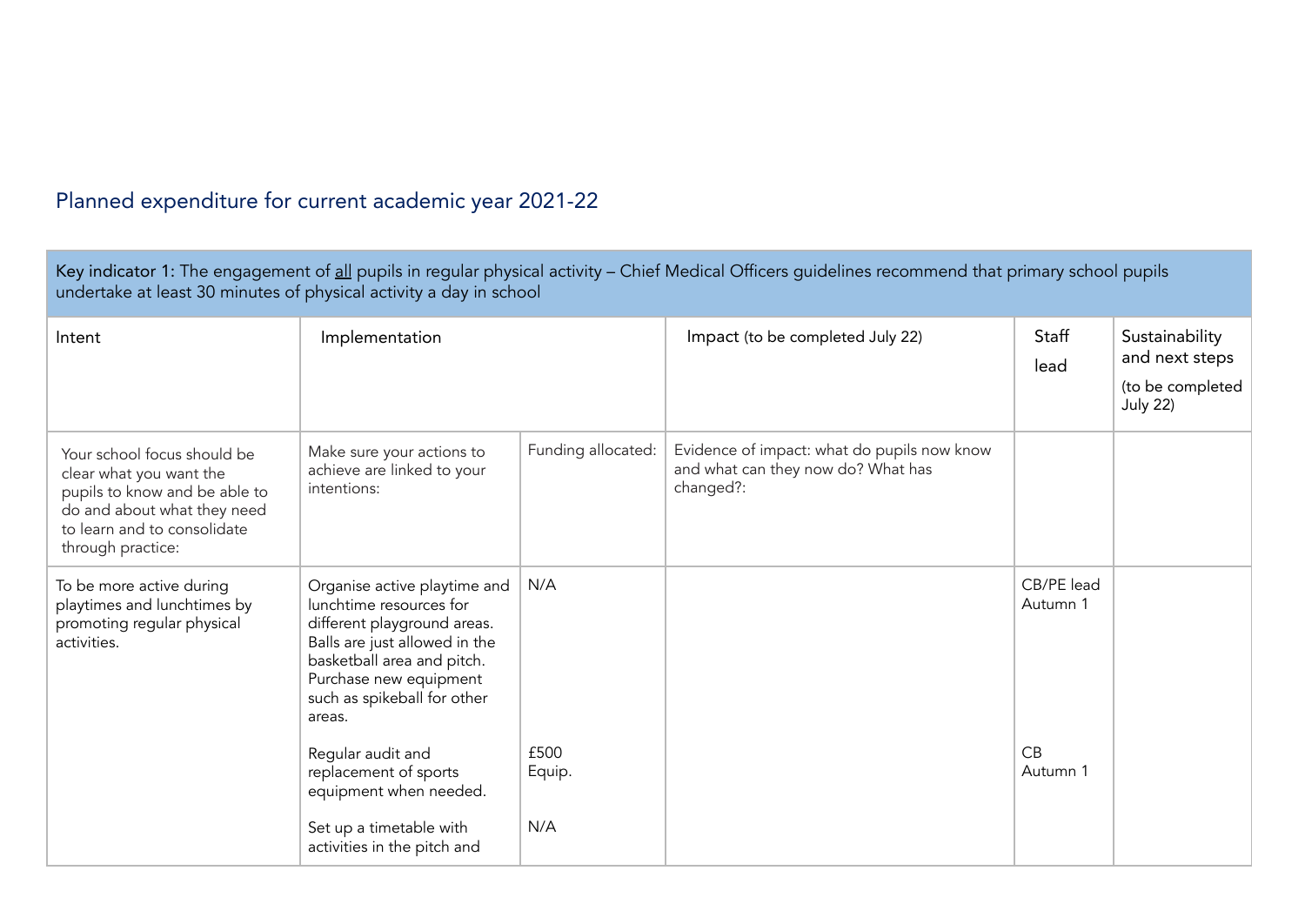|                                                                                                                                     | other playground areas.<br>Revise on a termly basis.<br>Pupils' voice. Ask children<br>what they would like to play.<br>Support staff playtime<br>training. Behaviour and<br>game ideas. | N/A            | CB/<br>Playtime<br>staff/ Pupils<br>CB/Pupils<br>CB/MW |  |
|-------------------------------------------------------------------------------------------------------------------------------------|------------------------------------------------------------------------------------------------------------------------------------------------------------------------------------------|----------------|--------------------------------------------------------|--|
| To have access to extra-curricular<br>sports activities by offering a<br>broad range of activities and<br>monitoring participation. | Pupils and parents/carers<br>voices. Survey sent to<br>parents in summer 2 to find<br>out what were the activities<br>they were interested in<br>taking part in this year.               | N/A            | CB/CH                                                  |  |
|                                                                                                                                     | Timetabled clubs for KS1<br>and KS2. In addition, KS2<br>can attend morning sports                                                                                                       | N/A            | CB/CH                                                  |  |
|                                                                                                                                     | clubs. Review termly.<br>Monitor participation and<br>attendance to clubs.                                                                                                               | N/A            | CB/CH                                                  |  |
|                                                                                                                                     | Purchase a variety of<br>equipment for our new clubs<br>such as dodgeballs, cycling<br>lights, handball balls, bibs<br>and soft balls.                                                   | £500<br>Equip. | CB                                                     |  |
|                                                                                                                                     | Work with external providers<br>for dance, cycling and<br>football clubs. CB to lead<br>sports clubs and support<br>staff to help with clubs.                                            | N/A            | CB/Support<br>staff                                    |  |
| To promote active travelling to<br>and from school.                                                                                 | Participate in a variety of<br>active travel related weeks<br>throughout the year.                                                                                                       | N/A            | Whole<br>school                                        |  |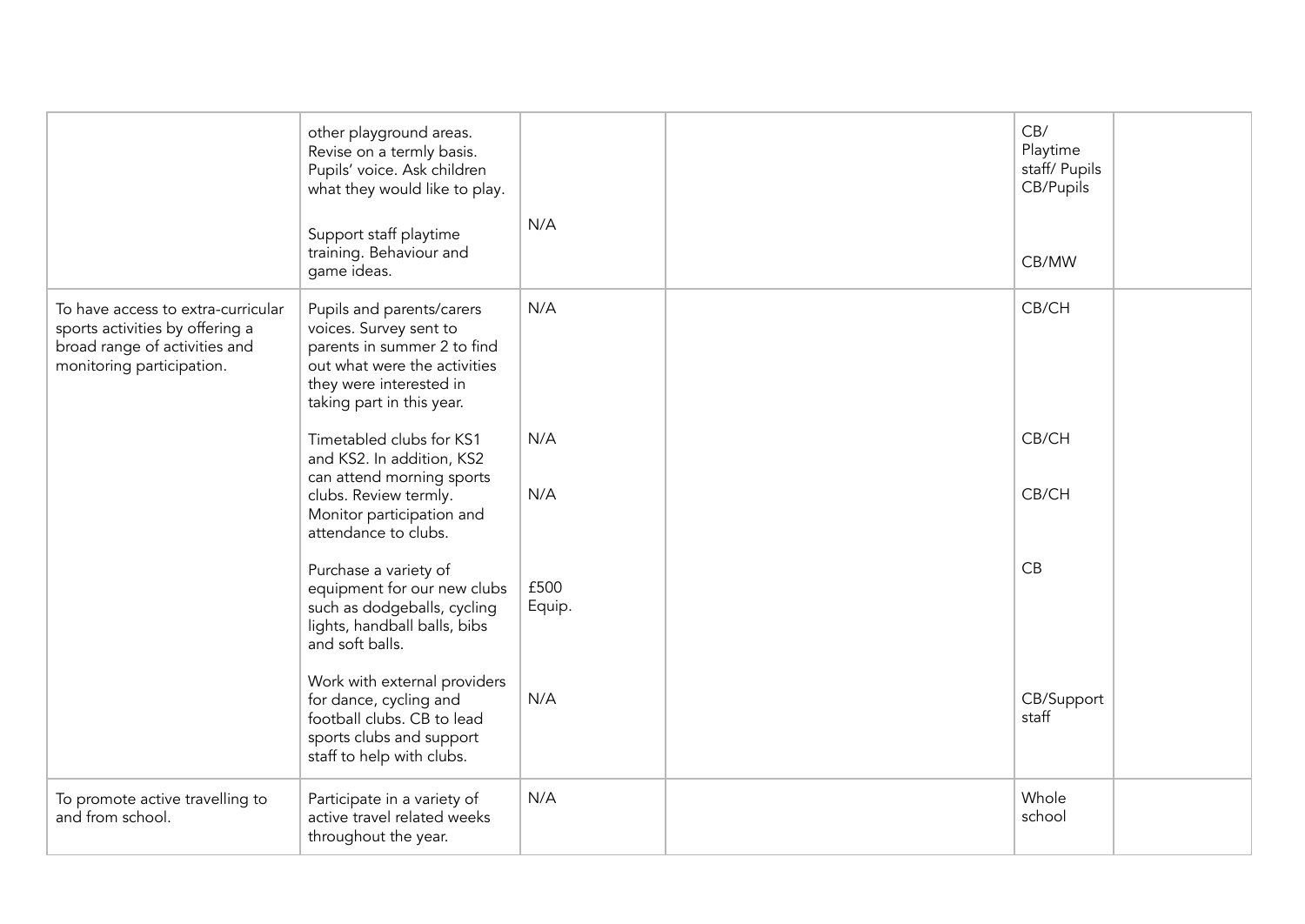|                                                                                                                                                                             | Bikeability programme for<br>Y4-Y6. Teachers to identify<br>children.<br>Cycling training for<br>beginners.   | N/A<br>Funded by<br>Camden    | CB/Y4-Y6<br>teachers/<br>Camden<br>cycling<br>instructors |  |
|-----------------------------------------------------------------------------------------------------------------------------------------------------------------------------|---------------------------------------------------------------------------------------------------------------|-------------------------------|-----------------------------------------------------------|--|
|                                                                                                                                                                             | EYFS, Y1 and Y2 to<br>participate in balanceability<br>programmes.                                            | N/A                           | CB                                                        |  |
|                                                                                                                                                                             | Y6 to participate in safe<br>travel to school workshops.                                                      | N/A                           | HL/KB/MW                                                  |  |
|                                                                                                                                                                             | Camden Active Travel<br>Campaigns. Race to Health.                                                            | N/A                           | CB/ROB                                                    |  |
|                                                                                                                                                                             | Continue golden lock<br>initiative. Purchase rewards.                                                         | £200 Rewards                  | CB/Y5<br>children                                         |  |
|                                                                                                                                                                             | Scooting experience for 'Bike<br>to school week' winners and<br>parallel class.                               | £600                          | CB/Class<br>teacher                                       |  |
| To provide children with physical<br>fitness challenges during active<br>assemblies to improve children's<br>fitness and motivation to<br>participate in physical activity. | Space and equipment<br>provided in playtimes for<br>children to practice the<br>physical activity challenges. | £200<br>Medals and<br>rewards | CB/<br>Playtime<br>staff                                  |  |
|                                                                                                                                                                             | Celebrate children's success<br>during assembly - medal to<br>be given.                                       |                               | CB/KS2<br>Pupils                                          |  |
| To continue to develop the Daily<br>Mile strategy for physical activity.                                                                                                    | Timetabled Daily mile. 5<br>times a week.                                                                     | N/A                           | CB/Class<br>teachers                                      |  |
|                                                                                                                                                                             | Participate in the<br>Cross-Country event. Create                                                             |                               | CB/KS2<br>school staff                                    |  |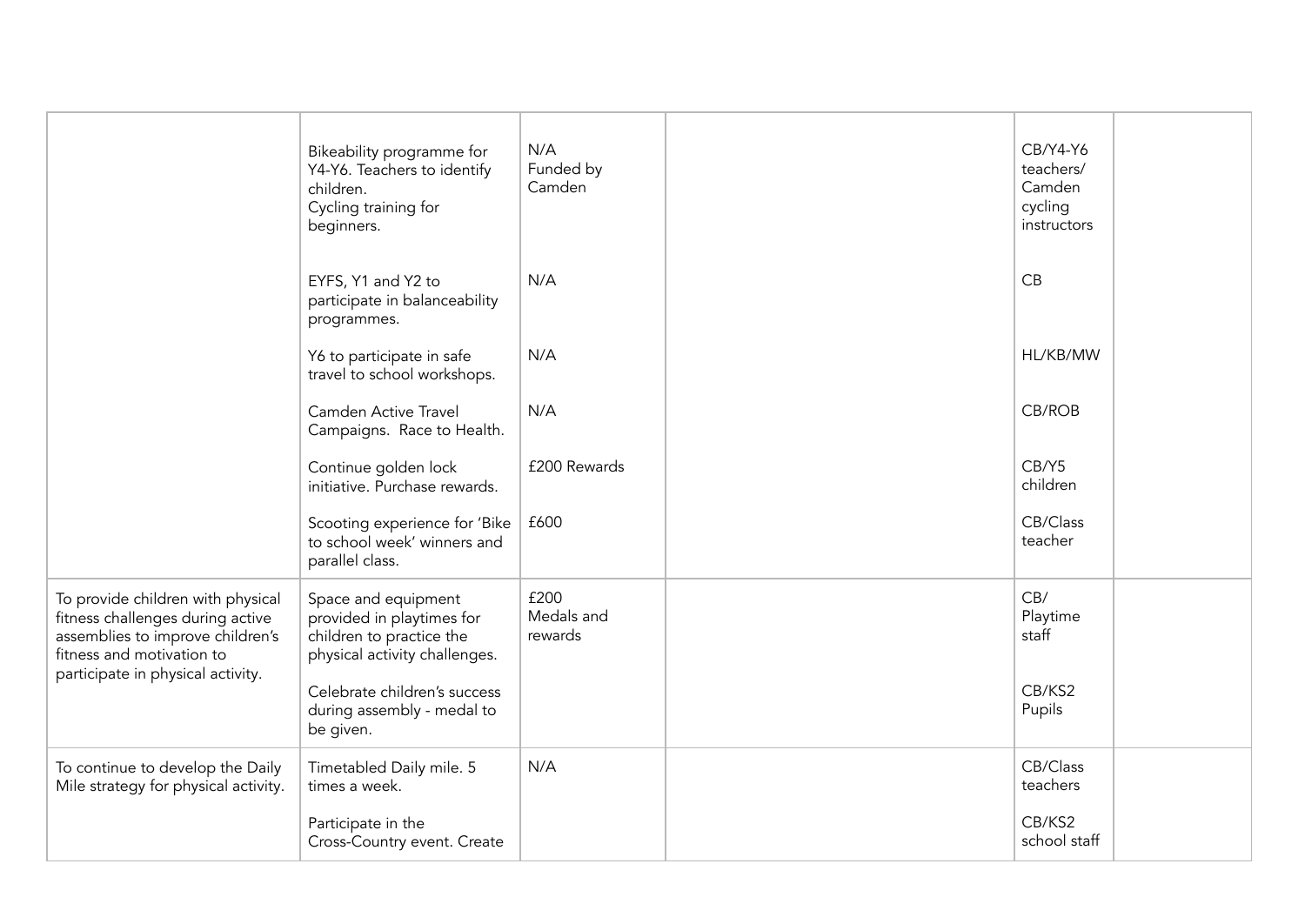|                                                                                                                                        | challenges leading to the<br>event.<br>Participate in the Mini<br>London Marathon.<br>Celebrate children's effort<br>during assembly - rewards to<br>be given.<br>Teachers and support staff to<br>identify children.   | <b>CSSA</b><br>Membership. See<br>below.<br>N/A<br>N/A |  | Whole<br>school<br>CB/Class<br>teachers |  |
|----------------------------------------------------------------------------------------------------------------------------------------|-------------------------------------------------------------------------------------------------------------------------------------------------------------------------------------------------------------------------|--------------------------------------------------------|--|-----------------------------------------|--|
| To promote regular physical<br>activity outside of school by<br>maintaining and developing<br>partnerships with local sports<br>clubs. | Promote local sports clubs<br>and organizations linked<br>to physical activity in<br>school, newsletter and<br>twitter.<br>Maintain partnership with<br>Bloomsbury and Arsenal.<br>Explore other local<br>partnerships. | N/A<br>Purchase Arsenal<br>programme. See<br>below.    |  | CB/BB<br>CB/ML/<br>Coaches              |  |
| To provide opportunities for more<br>active learning during the school<br>day.                                                         | Explore and improve<br>opportunities for active<br>learning within lessons.<br>Explore active enrichment<br>activities.<br>Develop cross-curricular<br>activities                                                       | N/A<br>N/A<br>N/A                                      |  | CB/PE<br>Lead/SLT<br>CB/SLT<br>CB/SLT   |  |
| Total budgeted cost:                                                                                                                   |                                                                                                                                                                                                                         |                                                        |  | £2000                                   |  |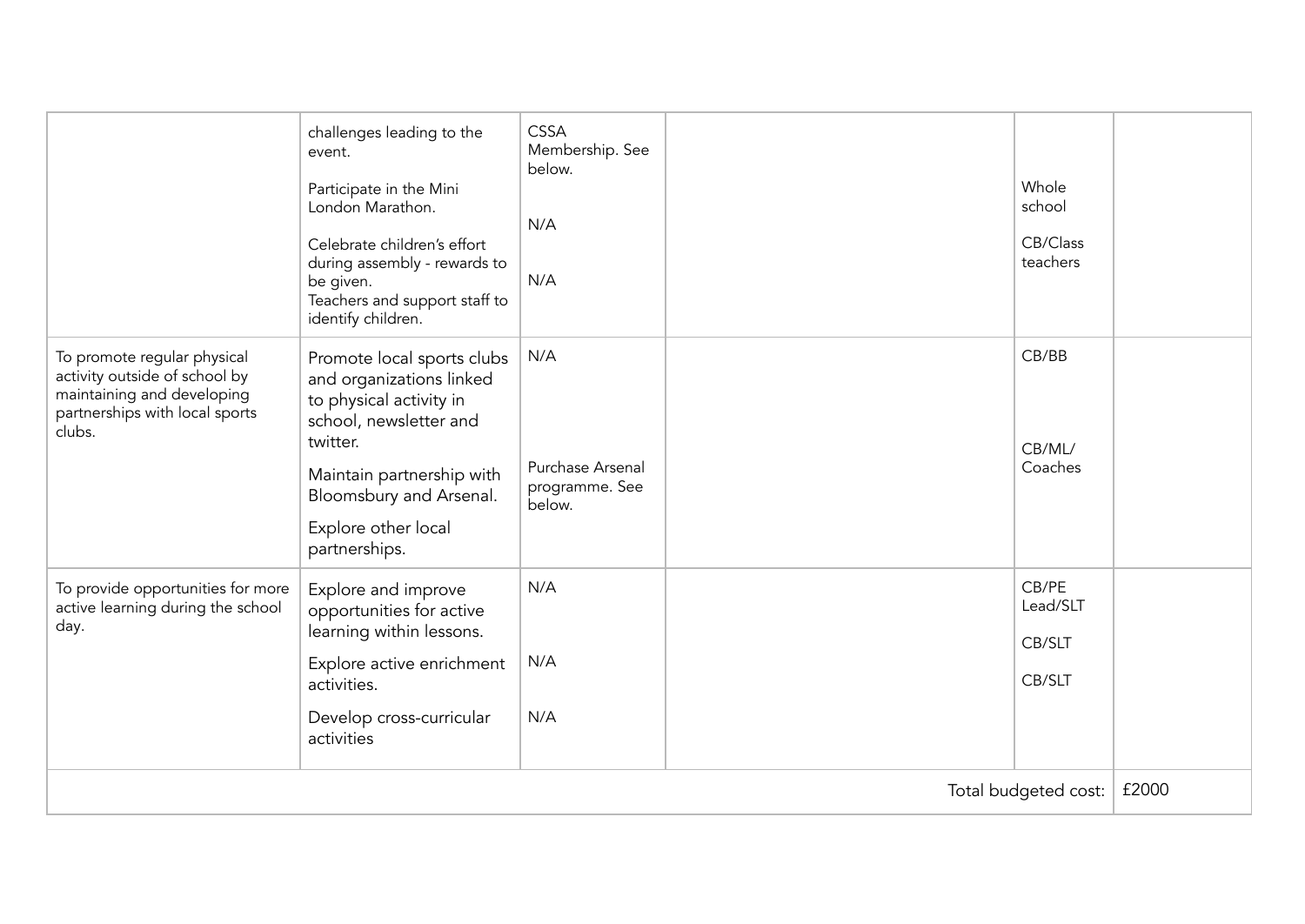| Key indicator 2: The profile of PESSPA being raised across the school as a tool for whole school improvement                                                               |                                                                                                                                                                                                                                                                                                                     |                                         |                                                                                                |                                                                                  |                                                                         |
|----------------------------------------------------------------------------------------------------------------------------------------------------------------------------|---------------------------------------------------------------------------------------------------------------------------------------------------------------------------------------------------------------------------------------------------------------------------------------------------------------------|-----------------------------------------|------------------------------------------------------------------------------------------------|----------------------------------------------------------------------------------|-------------------------------------------------------------------------|
| Intent                                                                                                                                                                     | Implementation                                                                                                                                                                                                                                                                                                      |                                         | Impact (to be completed July 22)                                                               | Staff<br>lead                                                                    | Sustainability<br>and next steps<br>(to be completed<br><b>July 22)</b> |
| Your school focus should be<br>clear what you want the<br>pupils to know and be able to<br>do and about what they need<br>to learn and to consolidate<br>through practice: | Make sure your actions to<br>achieve are linked to your<br>intentions:                                                                                                                                                                                                                                              | Funding allocated:                      | Evidence of impact: what do pupils now know<br>and what can they now do? What has<br>changed?: |                                                                                  |                                                                         |
| To continue to support the<br>physical and mental well-being of<br>our children, staff and families<br>through PESSPA initiatives.                                         | Timetabled daily mile<br>sessions.<br>Continue football sessions<br>for adults on Fridays.<br>Offer high quality PE and SS<br>programmes.<br>Community voice for other<br>initiatives.<br>Share initiatives in the<br>Newsletter.<br>PE lead to complete Level 4<br>in supporting pupils'<br>well-being through PE. | N/A<br>N/A<br>N/A<br>N/A<br>N/A<br>£350 |                                                                                                | CB<br>CB/Staff/<br>Families<br>CB/Class<br>teachers<br>CB/BB<br>CB/BB<br>PE lead |                                                                         |
| To continue to use PESSPA<br>programme as a tool to                                                                                                                        | Print values bar and display<br>in the pitch. Teachers refer to                                                                                                                                                                                                                                                     | N/A                                     |                                                                                                | CB/Class<br>teachers                                                             |                                                                         |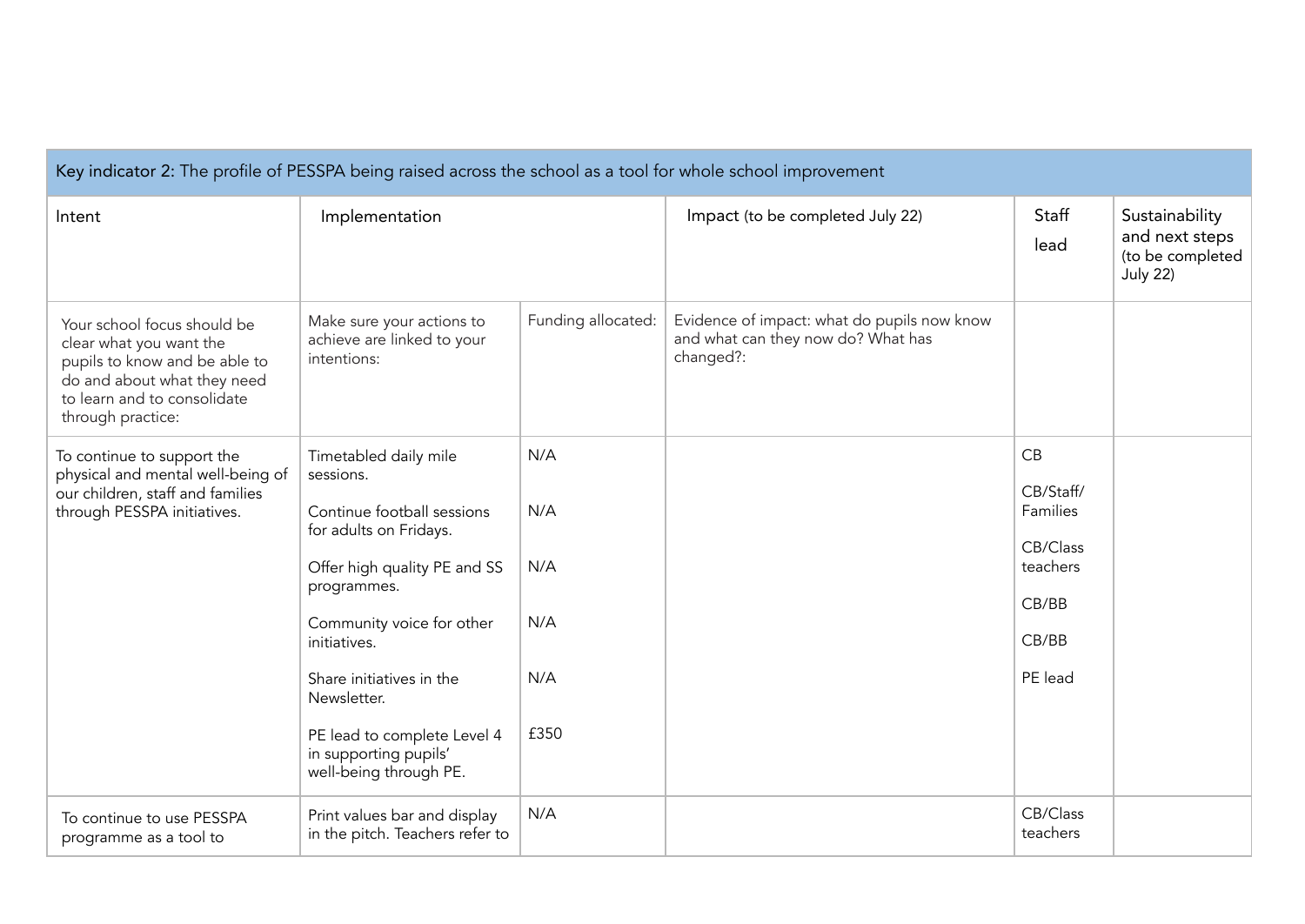| develop children's skills in<br>playing, learning and<br>regulating their social and<br>emotional experiences | and celebrate students who<br>display values.<br>Teachers to give value<br>stickers in PE.<br>PE lessons and assemblies to<br>further reinforce the<br>importance of the values in<br>sport. Link the values to role<br>models. Children to use<br>values in National School's<br>Sport Week. | N/A        | CB/Class<br>teachers                  |  |
|---------------------------------------------------------------------------------------------------------------|-----------------------------------------------------------------------------------------------------------------------------------------------------------------------------------------------------------------------------------------------------------------------------------------------|------------|---------------------------------------|--|
|                                                                                                               | Use 'conflict corner' and<br>'Refocus' strategies to help<br>children regulate their<br>emotions and resolve conflict<br>in PE lessons.                                                                                                                                                       | N/A        | CB/Class<br>teachers                  |  |
|                                                                                                               | Plan specific learning themes<br>to develop children's skills in<br>playing, learning and<br>regulating emotions such as<br>'Fair, Include, Respect'.                                                                                                                                         | N/A        | CB                                    |  |
| To retrain new Physical Activity<br>Leaders to continue to develop<br>children's leadership skills.           | Children to vote on physical<br>activity leaders (Autumn 2).<br>Initially, children to support<br>PE specialist with physical<br>activity challenges - help to<br>run in the playground.<br>Children to take part in<br>leadership training. Search<br>for training.                          | N/A<br>N/A | CB/Class<br>teachers/<br>Pupils<br>CB |  |
| To encourage positive<br>participation, attendance and<br>good behaviour through PESSPA.                      | Celebrate sports<br>achievement every Friday.<br>Share with the children<br>sporting competitions to                                                                                                                                                                                          | N/A<br>N/A | CB/MW/<br>HC<br>CB                    |  |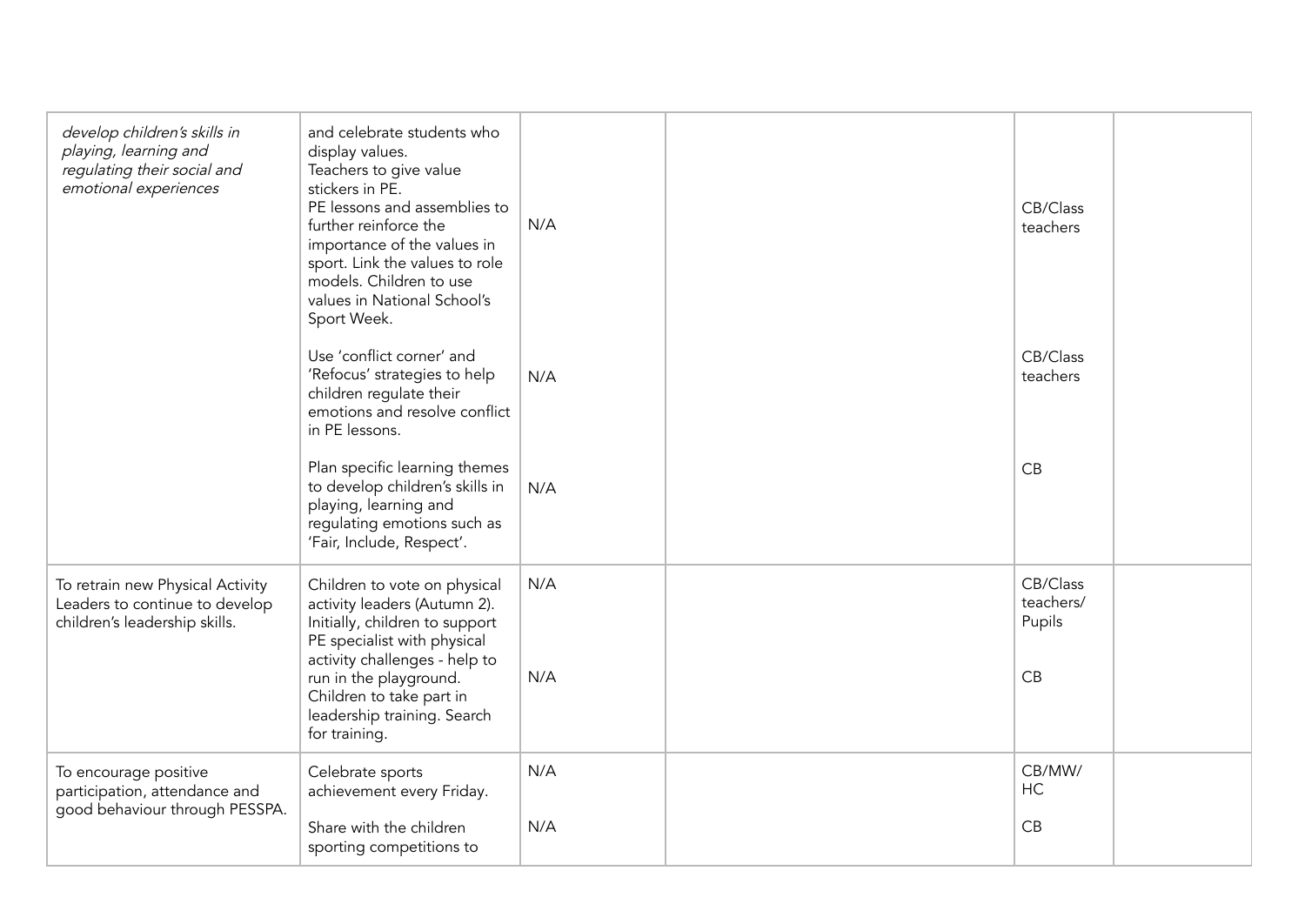|                                                                                                                                                                                                             | participate and organise<br>trials.<br>Weekly PESSPA news in the<br>newsletter and events shared<br>on twitter regularly.<br>Athlete of the week.<br>Respect the Games Award.<br>Plan specific learning themes<br>within PE lessons that<br>promote exemplary<br>behaviour in sport.                           | N/A<br>£300<br>Medals<br>and<br>trophies<br>N/A | CB/BB<br>CB<br>CB<br>CB                                                    |
|-------------------------------------------------------------------------------------------------------------------------------------------------------------------------------------------------------------|----------------------------------------------------------------------------------------------------------------------------------------------------------------------------------------------------------------------------------------------------------------------------------------------------------------|-------------------------------------------------|----------------------------------------------------------------------------|
| To promote community cohesion<br>through our PESSPA offer by<br>embedding a range of mental<br>health and healthy lifestyle<br>improvement programmes,<br>improving engagement of<br>children and families. | Organise termly whole<br>school PESSPA projects.<br>Active families programme<br>for year 4.<br>Create a PESSPA programme<br>working group (PESSPA<br>programme director, PE<br>leader, PESSPA specialist,<br>PESSPA assistant, PESSPA<br>governor) to promote this.<br>CB to join school well-being<br>group. | Athlete<br>Funded<br>N/A<br>N/A                 | Whole<br>school<br>CB/Y4<br>pupils and<br>families<br>CB/Staff/<br>Parents |
| To offer challenges and high<br>expectations to more able<br>learners in PE.                                                                                                                                | Use STEP approach in<br>lessons to provide<br>individual and appropriate<br>learning for each learner.                                                                                                                                                                                                         | N/A<br>N/A                                      | CB/Class<br>teachers<br>CB                                                 |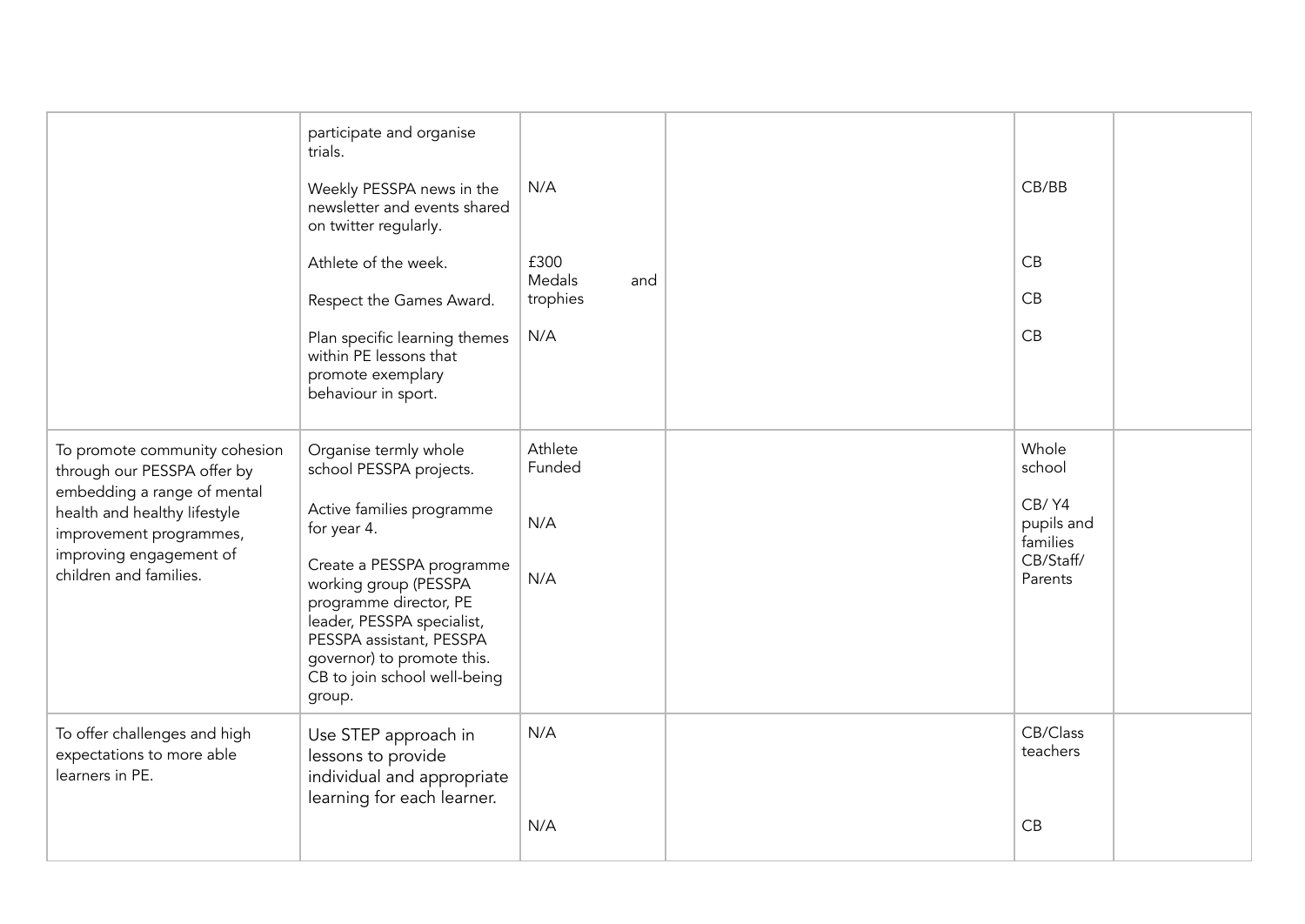|                                                                                                | CB to print STEP displays<br>to use in lessons and<br>provide training for<br>teachers.<br>Assessment and lessons<br>that include challenges for<br>more able learners.                                                 | N/A                                       | CB/Class<br>teachers                                             |  |
|------------------------------------------------------------------------------------------------|-------------------------------------------------------------------------------------------------------------------------------------------------------------------------------------------------------------------------|-------------------------------------------|------------------------------------------------------------------|--|
| To further embed effective SEN<br>provision throughout our PESSPA<br>programme.                | Make extra-curricular<br>activities accessible for<br>learners with additional<br>needs. Offer 1-1 if needed.<br>Use STEP approach in<br>lessons to provide<br>individual and appropriate<br>learning for each learner. | N/A<br>N/A                                | CB/CH/<br><b>NR</b><br>CB/Class<br>teachers/<br>Support<br>staff |  |
| To increase the number of pupils<br>meeting the combined GLD for<br>the new framework in EYFS. | Review EYFS physical<br>development planning<br>document.<br>CB and EYFS team to meet<br>to review this.<br>Purchase physical literacy<br>books.                                                                        | N/A<br>N/A<br>£200<br><b>Books</b><br>N/A | CB<br>CB/EYFS<br>teachers<br>CB<br>CB                            |  |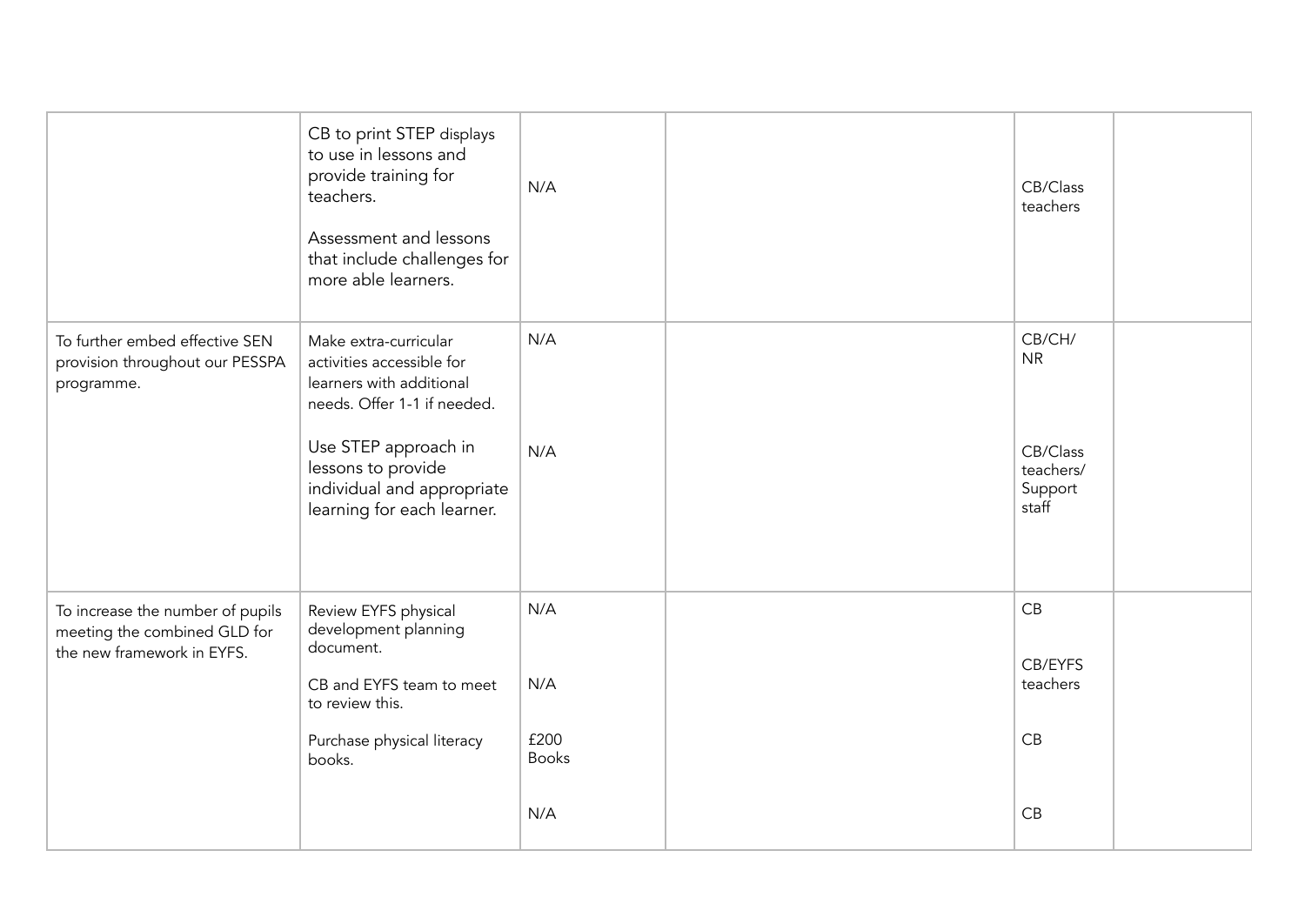| Update the physical<br>development curriculum map<br>for EYFS.<br>Review resources to promote<br>physical literacy during<br>choosing time and purchase<br>new equipment if needed. | £500<br>equipment |  | CB/EYFS<br>teachers |  |
|-------------------------------------------------------------------------------------------------------------------------------------------------------------------------------------|-------------------|--|---------------------|--|
| Total budgeted cost:                                                                                                                                                                |                   |  |                     |  |

| Key indicator 3: Increased confidence, knowledge and skills of all staff in teaching PE and sport                                                                          |                                                                                                           |                    |                                                                                                |               |                                                                         |  |  |
|----------------------------------------------------------------------------------------------------------------------------------------------------------------------------|-----------------------------------------------------------------------------------------------------------|--------------------|------------------------------------------------------------------------------------------------|---------------|-------------------------------------------------------------------------|--|--|
| Intent                                                                                                                                                                     | Implementation                                                                                            |                    | Impact (to be completed July 22)                                                               | Staff<br>lead | Sustainability<br>and next steps<br>(to be completed<br><b>July 22)</b> |  |  |
| Your school focus should be<br>clear what you want the<br>pupils to know and be able to<br>do and about what they need<br>to learn and to consolidate<br>through practice: | Make sure your actions to<br>achieve are linked to your<br>intentions:                                    | Funding allocated: | Evidence of impact: what do pupils now know<br>and what can they now do? What has<br>changed?: |               |                                                                         |  |  |
| To maintain and improve<br>knowledge and skills of key<br>members of staff and class<br>teachers.                                                                          | PE specialist to finish the<br>Level 5 Certificate in Primary<br>School Physical Education<br>Specialism. | N/A                |                                                                                                | CB/PE lead    |                                                                         |  |  |
|                                                                                                                                                                            | PE specialist to attend PE<br>subject leaders meeting.                                                    | N/A                |                                                                                                | CB/PE lead    |                                                                         |  |  |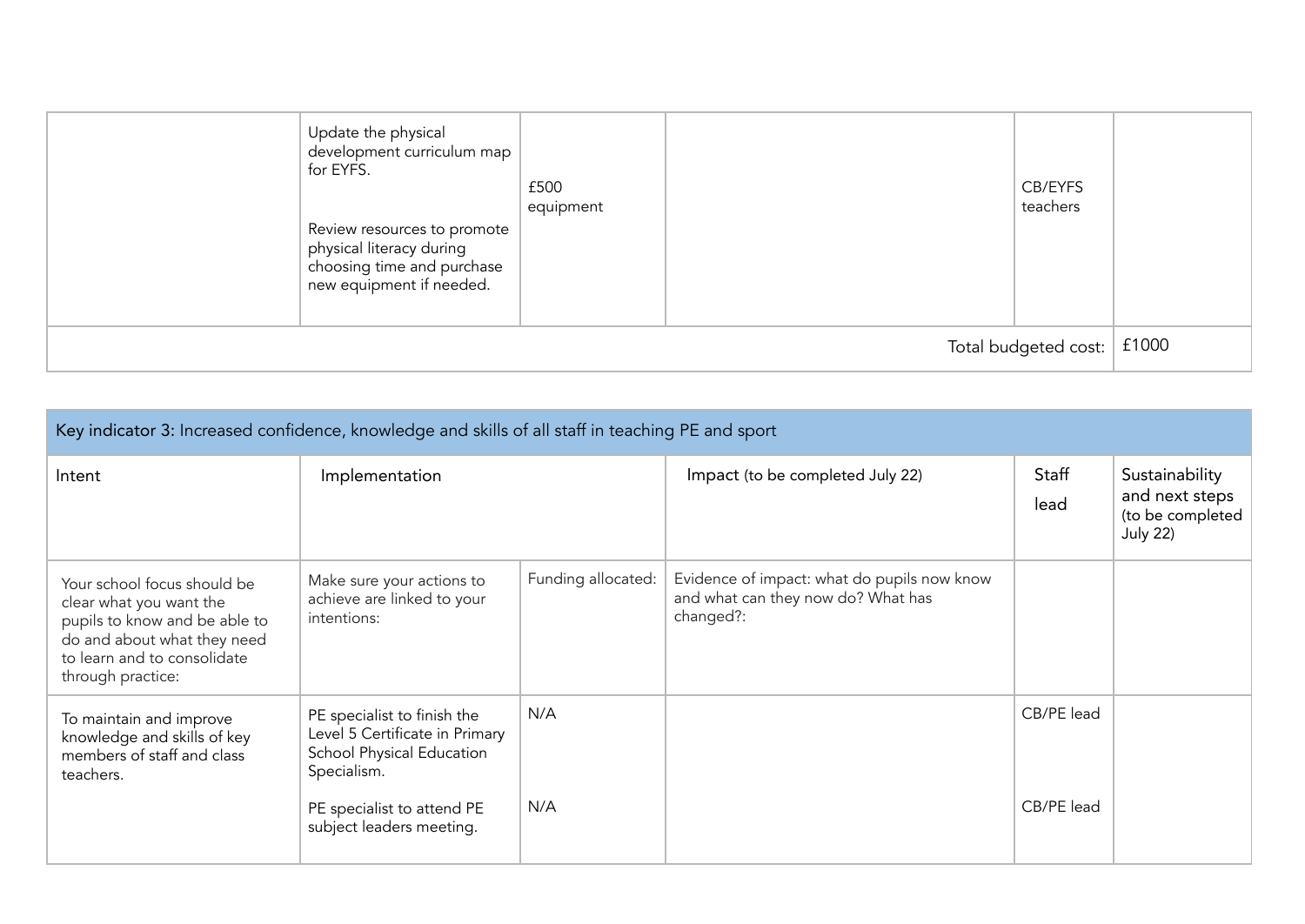|                                                                                                                                                                                                 | PE specialist to apply for<br>partnership with 'Beyond the<br>Physical'.<br>Search for CPD opportunities<br>for PE specialist and class<br>teachers. Upskill in areas of<br>activities such as OAA. | N/A<br>N/A       | CB<br>CB and<br>class<br>teachers |  |
|-------------------------------------------------------------------------------------------------------------------------------------------------------------------------------------------------|-----------------------------------------------------------------------------------------------------------------------------------------------------------------------------------------------------|------------------|-----------------------------------|--|
|                                                                                                                                                                                                 | PE specialist and PE lead to<br>run CPD/surgeries to inform<br>staff of changes to planning<br>and assessment.                                                                                      | N/A              | CB/PE lead<br>CB/Class            |  |
|                                                                                                                                                                                                 | Continue working with<br>Arsenal coaches to upskill<br>class teachers.<br>Y3 teachers in the Autumn<br>term.<br>Y4 teachers in the Spring<br>term.<br>Y2 and Y5 in the Summer<br>term.              | £2880<br>Arsenal | teachers/<br>Arsenal<br>coaches   |  |
| Torriano Curriculum for PE to<br>be further developed to<br>ensure progression in all<br>three strands ('Move, think,<br>connect') with details and<br>explanation for non-specialist<br>staff. | Update PE progression<br>document and learning<br>journeys.                                                                                                                                         | N/A              | CB                                |  |
|                                                                                                                                                                                                 | Share learning journeys and<br>PE progression document<br>with all staff to support<br>teaching and learning in PE.                                                                                 | N/A              | CB<br>CB                          |  |
|                                                                                                                                                                                                 | Design a PE curriculum<br>focused on developing all<br>school values and<br>developing children as<br>people.                                                                                       | N/A              |                                   |  |
|                                                                                                                                                                                                 |                                                                                                                                                                                                     | N/A              | CB                                |  |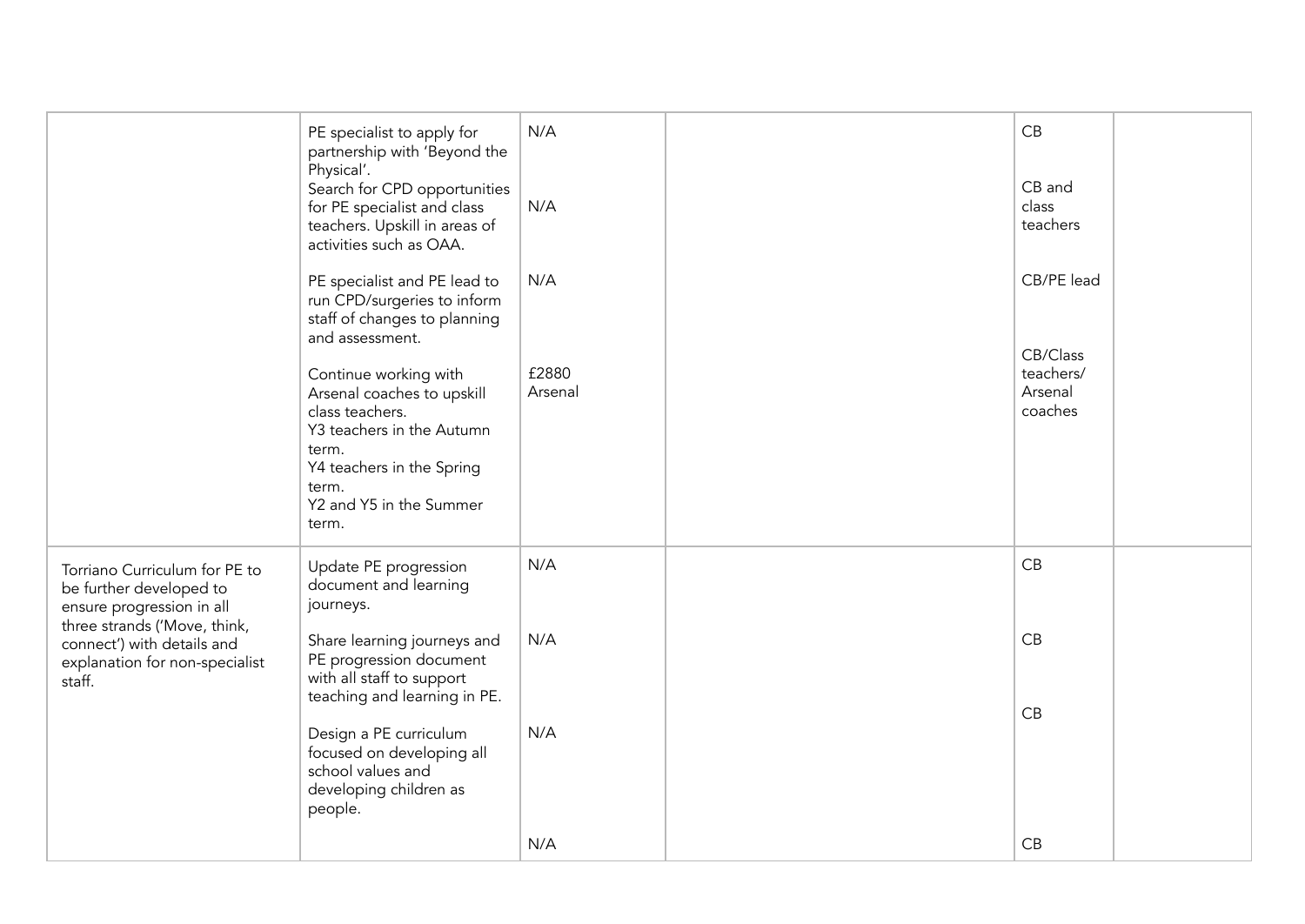|                                                                                                                            | Create a bank of resources<br>and games for teachers to<br>teach and plan from.<br>Keep up to date PE planning<br>folder in the sharing network<br>area.                                                                               | N/A            | CB                   |  |
|----------------------------------------------------------------------------------------------------------------------------|----------------------------------------------------------------------------------------------------------------------------------------------------------------------------------------------------------------------------------------|----------------|----------------------|--|
| To continue to use a PE<br>assessment that reflect the<br>holistic approach and include all<br>three domains (Move, Think, | Use STEP principle (space,<br>task, equipment and people)<br>to differentiate learning.                                                                                                                                                | N/A            | CB/Class<br>teachers |  |
| Connect)                                                                                                                   | Provide training to all staff<br>regarding the PE assessment<br>system that PE specialist and<br>teachers will use to track and<br>improve pupil's<br>achievements and<br>attainment. Focus on holistic<br>and progressive assessment. | N/A            | CB                   |  |
|                                                                                                                            | Pupils to reflect on learning<br>using the 'Think, pair, share'<br>and 'Analyst' strategies and<br>reflective methods. Share<br>this with class teachers.                                                                              | N/A            | CB                   |  |
| To ensure consistency<br>between PE specialist and<br>teacher led lessons.                                                 | Teachers to use a whiteboard<br>to share LO, learning themes<br>and use STEP principle for<br>differentiation.                                                                                                                         | Class teachers | N/A                  |  |
|                                                                                                                            | CB and teachers to teach the<br>same learning theme.<br>Provide teachers with<br>learning themes plans.                                                                                                                                | CB             | N/A                  |  |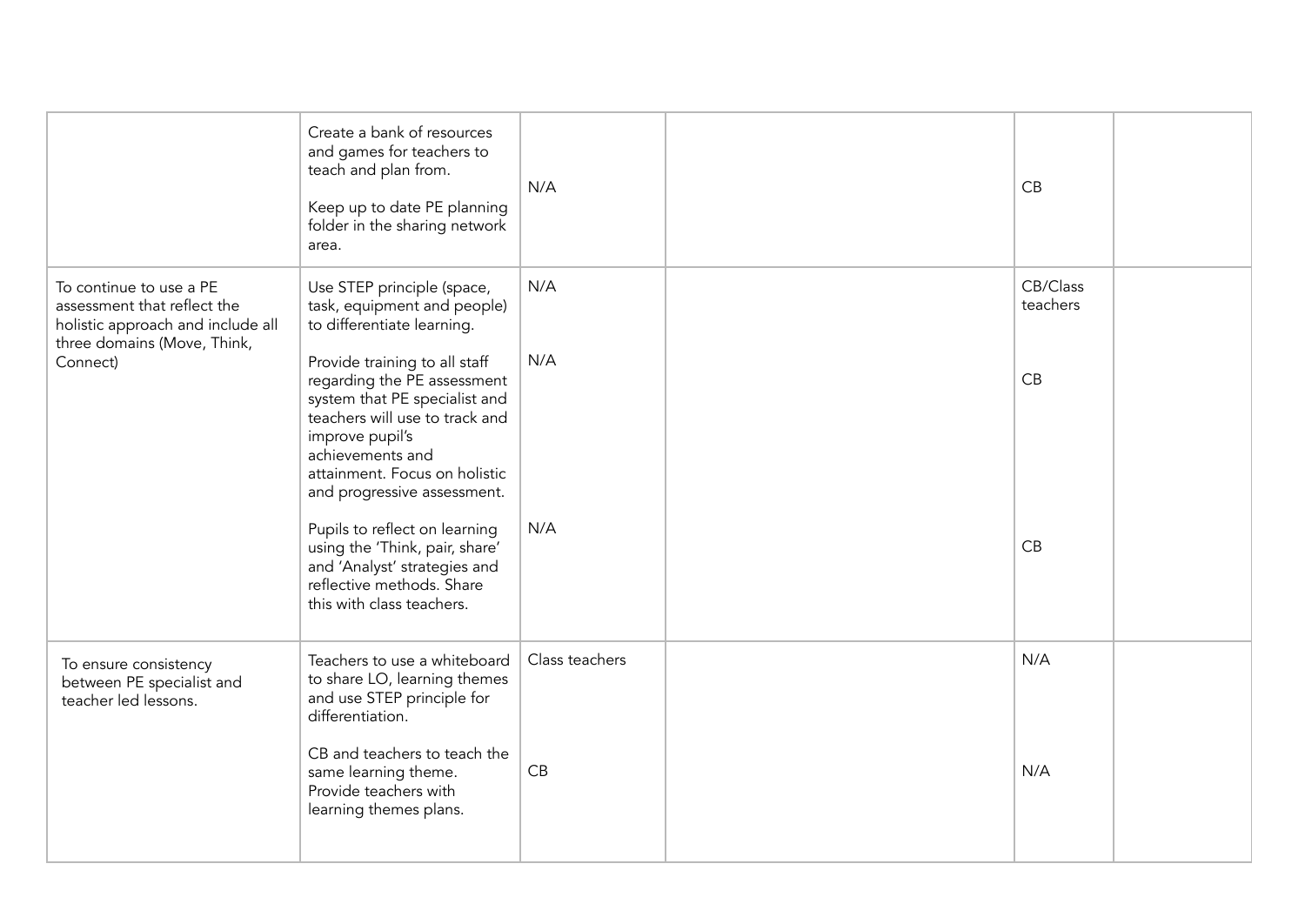|                              | Visuals and reflective<br>strategies to be created and<br>shared with teachers to<br>support teaching and<br>learning. | CB |  | N/A |  |
|------------------------------|------------------------------------------------------------------------------------------------------------------------|----|--|-----|--|
| Total budgeted cost:   £2880 |                                                                                                                        |    |  |     |  |

| Key indicator 4: Broader experience of a range of sports and activities offered to all pupils                                                                              |                                                                                                                                                                    |                    |                                                                                                |               |                                                                         |  |
|----------------------------------------------------------------------------------------------------------------------------------------------------------------------------|--------------------------------------------------------------------------------------------------------------------------------------------------------------------|--------------------|------------------------------------------------------------------------------------------------|---------------|-------------------------------------------------------------------------|--|
| Intent                                                                                                                                                                     | Implementation                                                                                                                                                     |                    | Impact (to be completed July 22)                                                               | Staff<br>lead | Sustainability<br>and next steps<br>(to be completed<br><b>July 22)</b> |  |
| Your school focus should be<br>clear what you want the<br>pupils to know and be able to<br>do and about what they need<br>to learn and to consolidate<br>through practice: | Make sure your actions to<br>achieve are linked to your<br>intentions:                                                                                             | Funding allocated: | Evidence of impact: what do pupils now know<br>and what can they now do? What has<br>changed?: |               |                                                                         |  |
| To continue to offer a broad,<br>inclusive, creative and<br>relevant Curriculum for PE.                                                                                    | Improvements in the quality<br>of teaching. See above.<br>Improvements in the quality<br>of our learning themes. See                                               | N/A<br>N/A         |                                                                                                | CB<br>CB      |                                                                         |  |
|                                                                                                                                                                            | above.<br>Continue to offer a rich<br>variety of alternative sports<br>in PE and clubs e.g.,<br>quidditch, boccia, curling,<br>tchoukball, handball or<br>archery. | N/A                |                                                                                                | CB<br>CB      |                                                                         |  |
|                                                                                                                                                                            |                                                                                                                                                                    | N/A                |                                                                                                |               |                                                                         |  |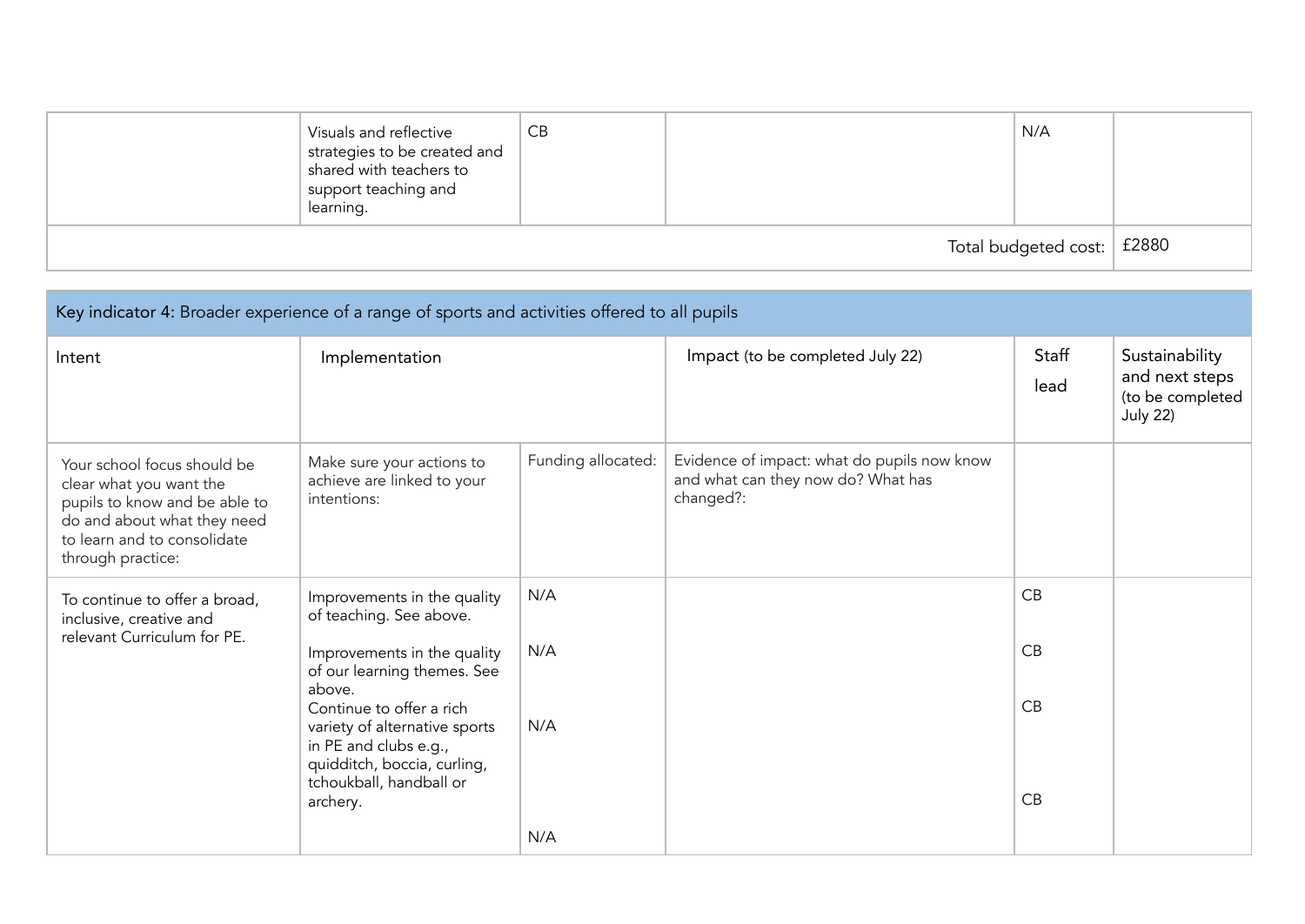|                                                                  | Audit equipment for<br>alternative sport.<br>Introduce new sports such as<br>Poull ball, touch polo or tag<br>rugby.                                                         | £1000<br>Resources<br>N/A   | CB<br>CB/Pupils                    |  |
|------------------------------------------------------------------|------------------------------------------------------------------------------------------------------------------------------------------------------------------------------|-----------------------------|------------------------------------|--|
|                                                                  | Capture pupils' voices to<br>introduce new learning<br>contexts.<br>Workshops, athlete visits,<br>opportunities to apply<br>skills/interest in the<br>playground/PE lessons. | See above                   | CB                                 |  |
| To raise the profile of creative<br>dance across the school.     | Increase the confidence of<br>staff to teach dance.<br>Teachers to receive CPD<br>from The Place - dance<br>workshops                                                        | £1200<br>Dance<br>Programme | CB/The<br>Place<br>CB/Dance        |  |
|                                                                  | Dance clubs after school<br>Dance workshop: invite<br>dance professionals to do<br>workshops for classes.<br>International dance day.                                        | N/A<br>£500<br>Dancer       | provider<br>Whole<br>school        |  |
|                                                                  | The place performance by<br>year 5 will be shared with the<br>school.                                                                                                        | See above                   | CB/Class<br>teachers/<br>Y5 pupils |  |
| To further develop outdoor play<br>areas for the whole school to | Promote a range of active<br>activities children can choose<br>from at playtime or outdoor                                                                                   | £500<br>Equipment           | CB/HL/VB                           |  |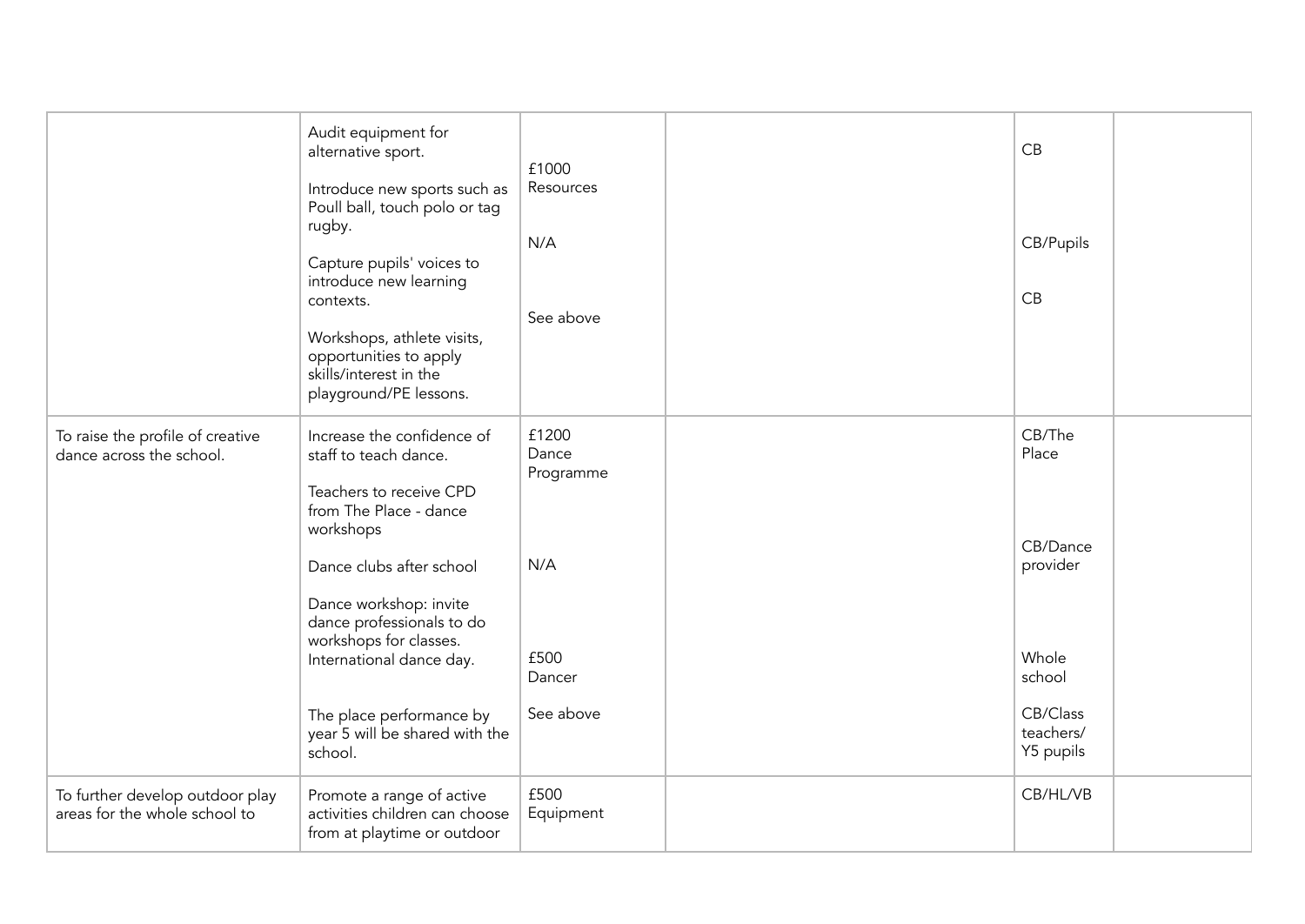| participate in a broader range of<br>games at playtime.                                     | lessons - equipment<br>provided for creative play<br>e.g., construction blocks etc.                                                                        |                           |                                                          |  |
|---------------------------------------------------------------------------------------------|------------------------------------------------------------------------------------------------------------------------------------------------------------|---------------------------|----------------------------------------------------------|--|
| To ensure that FMS are mastered<br>in KS1.                                                  | Plan learning themes<br>focused on developing and<br>mastering FMS.                                                                                        | N/A                       | CB                                                       |  |
|                                                                                             | PE specialist to deliver one<br>lesson a week to EYFS and<br>two lessons to KS1.                                                                           | N/A                       | CB                                                       |  |
|                                                                                             | Offer further opportunities to<br>master FMS at playtime and<br>in clubs.                                                                                  | N/A                       | CB                                                       |  |
|                                                                                             | Audit Physical Literacy<br>provision and staff<br>competence through<br>observations and surveys.                                                          | N/A                       | CB                                                       |  |
| To increase the number of pupils<br>meeting the national standards<br>for swimming.         | Provide additional swimming<br>lessons to UKS2. Top up<br>lessons.<br>Monitor swimming lessons.                                                            | £5000<br>Swimming lessons | CB/KT<br>swimming<br>instructors<br>CB/Class<br>teachers |  |
|                                                                                             | Upskilled PE specialist in<br>swimming focusing on<br>self-rescue. CB to take a<br>swimming England course to<br>improve the swimming<br>curriculum offer. | N/A Free online<br>course | CB/<br>England<br>swimming                               |  |
| To increase the opportunity to<br>participate in OAA that focus on<br>our three PE strands. | Improve the quality of OAA<br>learning themes by writing<br>new units of work.                                                                             | N/A<br>£1900<br>Resource  | CB<br>CB                                                 |  |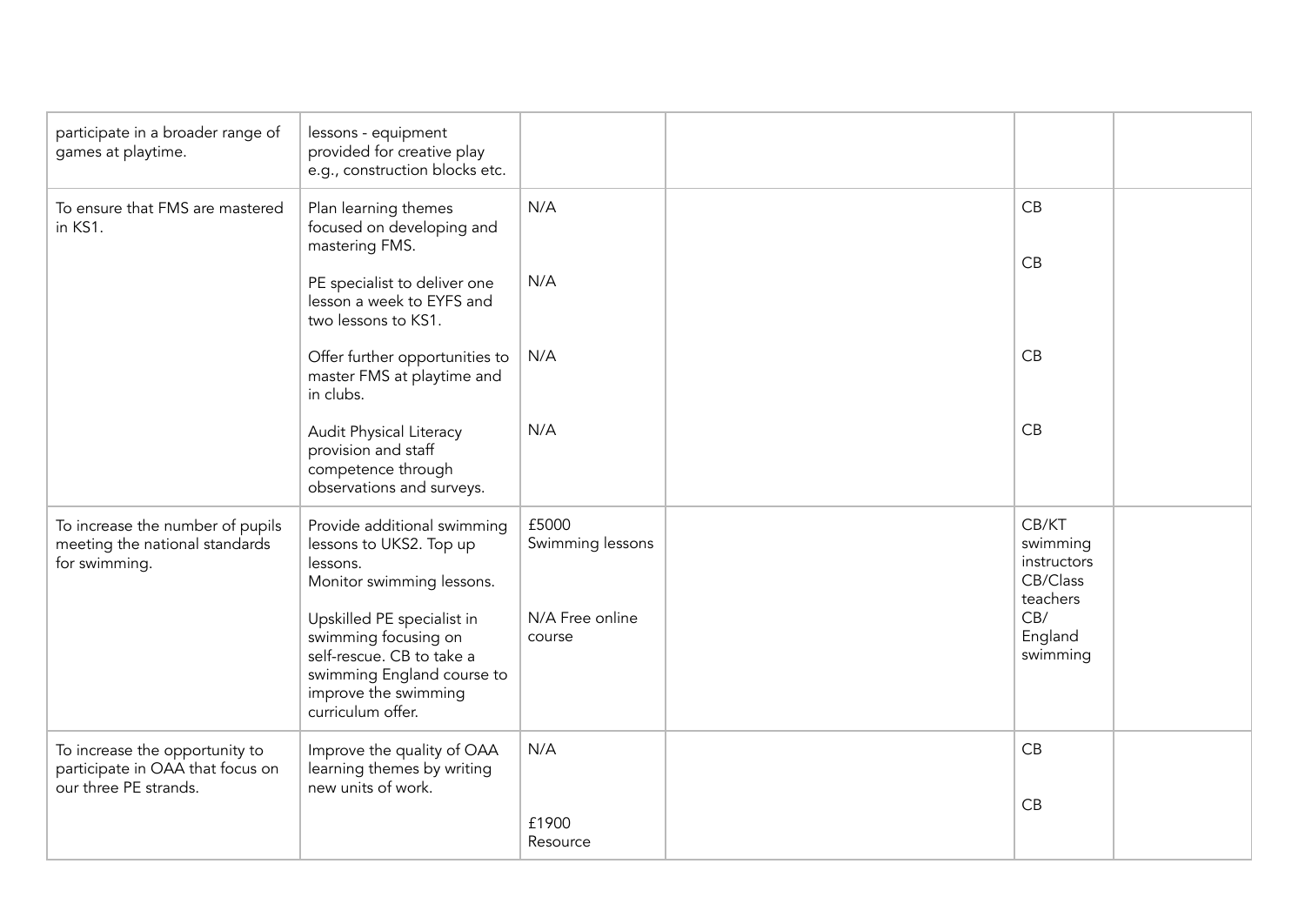| <b>Purchase Orienteering</b><br>resources including cross<br>curricular themes.<br>Introduce OAA to KS1 and<br>year 3.<br>Continue to offer residentials<br>to year 4 and year 5.<br>KS2 to participate in OAA<br>activities in Hampstead<br>Heath. | N/A<br>N/A<br>Apply for funding<br>or £99 per session |  | CB/Class<br>teachers<br>Class<br>teachers/M<br>L/SLT<br>CB/Class<br>teachers |  |
|-----------------------------------------------------------------------------------------------------------------------------------------------------------------------------------------------------------------------------------------------------|-------------------------------------------------------|--|------------------------------------------------------------------------------|--|
| Total budgeted cost:                                                                                                                                                                                                                                |                                                       |  |                                                                              |  |

| Key indicator 5: Increased participation in competitive sport                                                                                                              |                                                                                                                                              |                                    |                                                                                                |                      |                                                                         |  |  |
|----------------------------------------------------------------------------------------------------------------------------------------------------------------------------|----------------------------------------------------------------------------------------------------------------------------------------------|------------------------------------|------------------------------------------------------------------------------------------------|----------------------|-------------------------------------------------------------------------|--|--|
| Intent                                                                                                                                                                     | Implementation                                                                                                                               |                                    | Impact (to be completed July 22)                                                               | Staff<br>lead        | Sustainability<br>and next steps<br>(to be completed<br><b>July 22)</b> |  |  |
| Your school focus should be<br>clear what you want the<br>pupils to know and be able to<br>do and about what they need<br>to learn and to consolidate<br>through practice: | Make sure your actions to<br>achieve are linked to your<br>intentions:                                                                       | Funding allocated:                 | Evidence of impact: what do pupils now know<br>and what can they now do? What has<br>changed?: |                      |                                                                         |  |  |
| To ensure that all KS2 pupils<br>participate in intra and inter sport<br>competitions in a range of sport<br>contexts by offering a diverse<br>competition offer.          | Renew membership with CA<br>(Camden Active) and CSSA<br>(Camden school association).<br>CB to continue to be an<br>active member of the CSSA | £1050<br>CA<br>£550<br><b>CSSA</b> |                                                                                                | CB/CSSA/C<br>A<br>CB |                                                                         |  |  |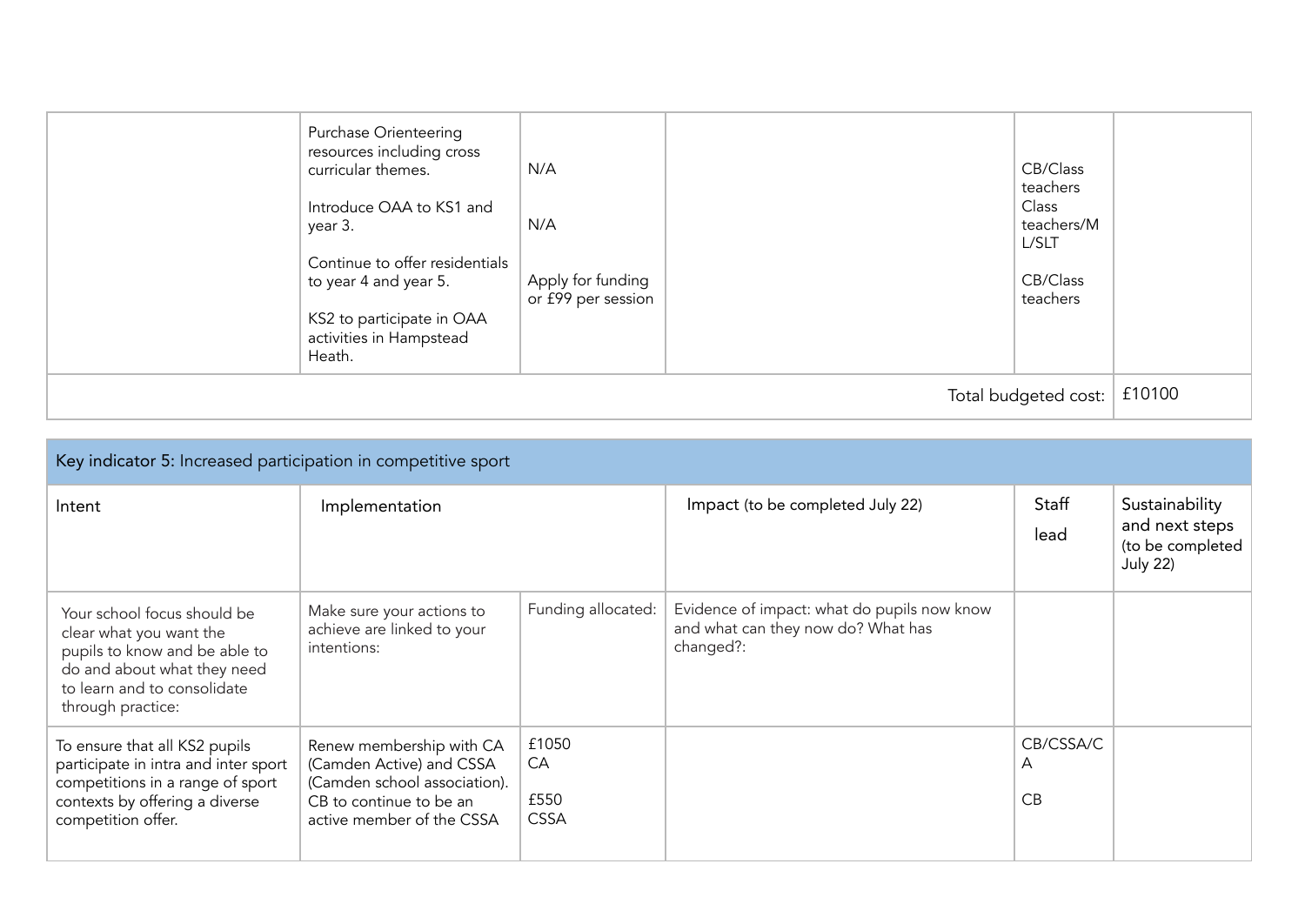| to provide additional<br>opportunities.<br>Participate in competitions<br>organised by the School<br>Games Organiser.<br>Take part in Arsenal and<br>Bloomsbury competitions.<br>Take part in the Dodgeball<br>competition organised by<br>British dodgeball. | N/A<br>N/A<br>£100           | CB/SGO<br>CB/<br>coaches<br>CB/ British<br>dodgeball |  |
|---------------------------------------------------------------------------------------------------------------------------------------------------------------------------------------------------------------------------------------------------------------|------------------------------|------------------------------------------------------|--|
| <b>LINK TO TIMETABLE</b><br>Participation in School's<br>Football Week, Wimbledon,<br>Sports Day, School<br>dodgeball competition,<br>Torriano Rugby League.<br>Spike competition at<br>playtime.                                                             | £500<br>Medals               | CB/Class<br>teacher<br>CB/Class<br>teacher           |  |
| Competition element in<br>lessons to develop resilience,<br>respectful competition and<br>team working skills.                                                                                                                                                | £160<br>Medals               | CB                                                   |  |
| Calendar of events sent to<br>staff every half term.<br>Continue to offer Y5-Y6<br>multi-sports league in the                                                                                                                                                 | N/A<br>Medals. See<br>above. | CB                                                   |  |
| morning.                                                                                                                                                                                                                                                      |                              |                                                      |  |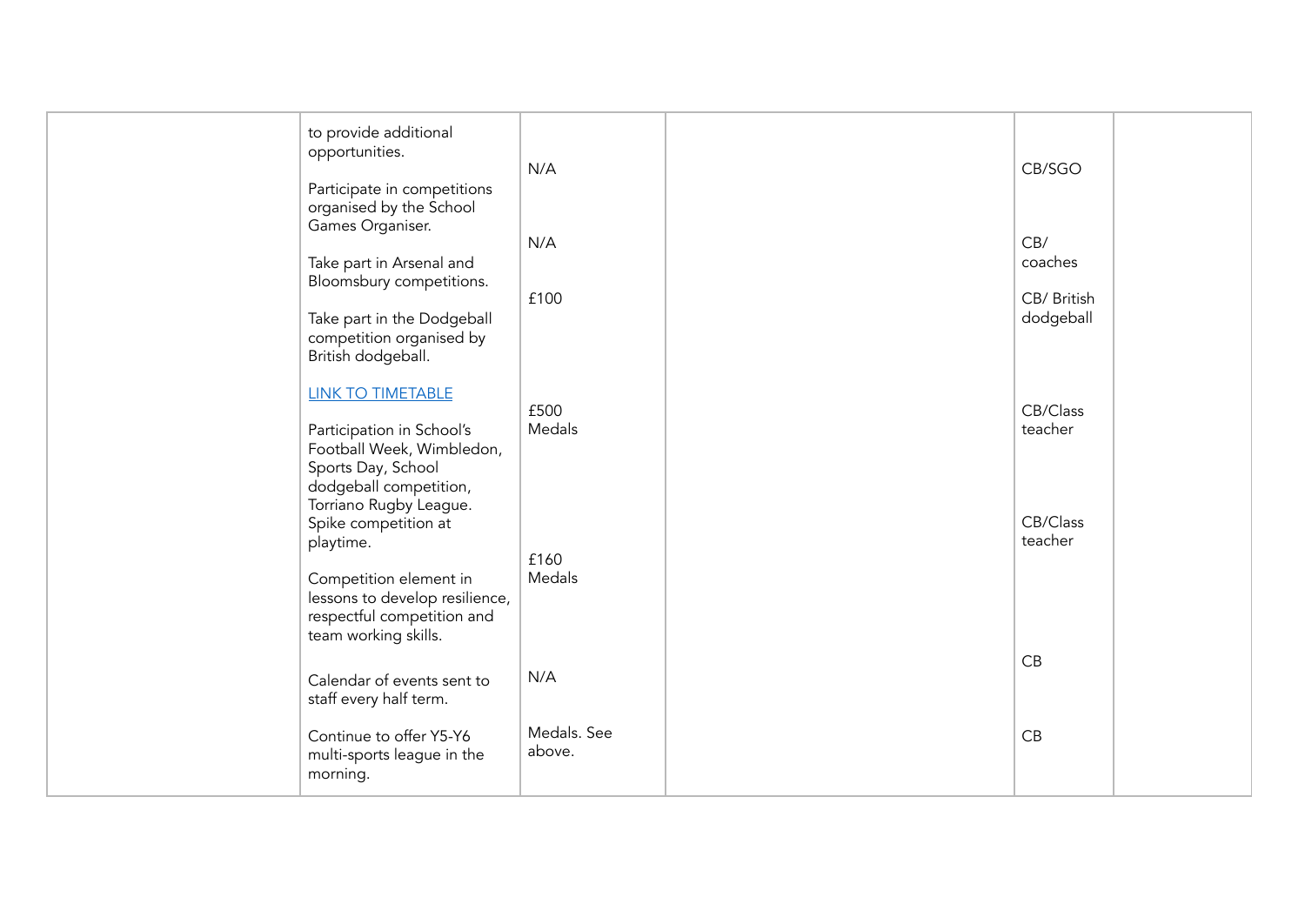| To increase participation in inter<br>competitions.                                                                                                                                                                                      | Names of children taking<br>part in competitions tracked<br>in the PESSPA spreadsheet.                                                                             | N/A   | CB                       |  |
|------------------------------------------------------------------------------------------------------------------------------------------------------------------------------------------------------------------------------------------|--------------------------------------------------------------------------------------------------------------------------------------------------------------------|-------|--------------------------|--|
|                                                                                                                                                                                                                                          | Children to take part in trials<br>prior to competition to<br>develop confidence through<br>training before to the<br>competition.                                 | N/A   | CB                       |  |
|                                                                                                                                                                                                                                          | Share trial days with children<br>and parents.                                                                                                                     | N/A   | CB                       |  |
|                                                                                                                                                                                                                                          | Share sports event calendar<br>with children in active<br>assembly and newsletter.                                                                                 | N/A   | CB/BB                    |  |
|                                                                                                                                                                                                                                          | Purchase enough sports kits<br>for children to participate in<br>sport events safely and<br>proudly.                                                               | £1000 | CB/SLT/<br>Pupils        |  |
|                                                                                                                                                                                                                                          | Start 'Bring your old football<br>trainers' initiative to make<br>sure all children have<br>appropriate football trainers<br>to participate in football<br>events. | N/A   | CB                       |  |
| To provide as many appropriate<br>opportunities as possible for A, B<br>and C teams and participants in<br>inter school festivals allowing<br>time to practice the skills needed<br>for the events. This will increase<br>participation. | Opportunities for children to<br>practise skills needed for<br>competitions as a part of<br>physical activity challenges in<br>the playground.                     | N/A   | CB/<br>Playtime<br>staff |  |
|                                                                                                                                                                                                                                          | Organised active playtime<br>and lunchtime resources and<br>games (timetabled activities<br>and support staff training).                                           | N/A   | CB                       |  |